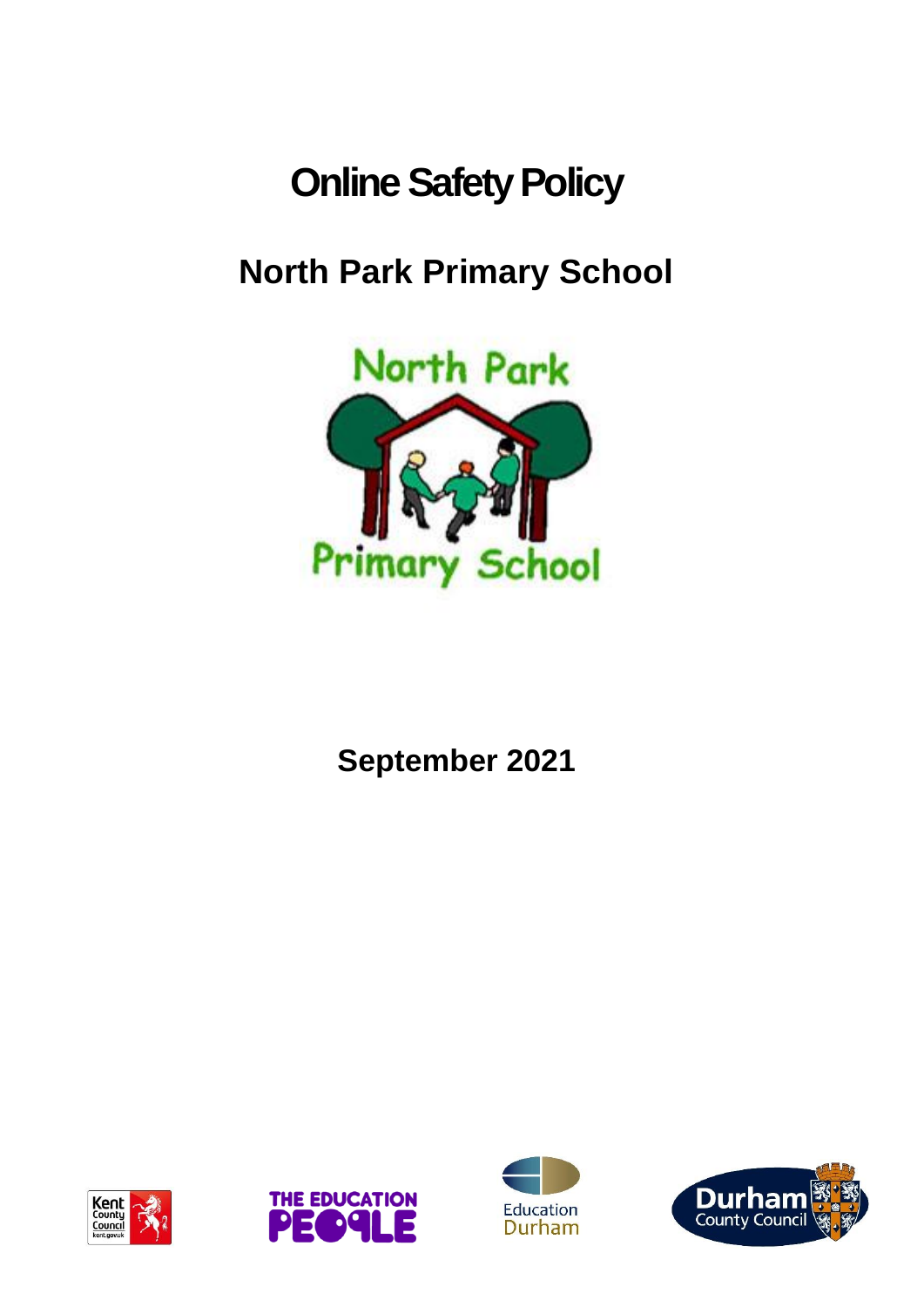### **Disclaimer**

Both Durham County Council and The Education People make every effort to ensure that the information in this document is accurate and up-to-date. If errors are brought to our attention, we will correct them as soon as practicable.

The copyright of these materials is held by The Education People. However, educational settings that work with children and young people are granted permission to use all or part of the materials for not for profit use, providing the Education People copyright is acknowledged and we are informed of its use.

This policy has been localised with the permission of Kent County Council.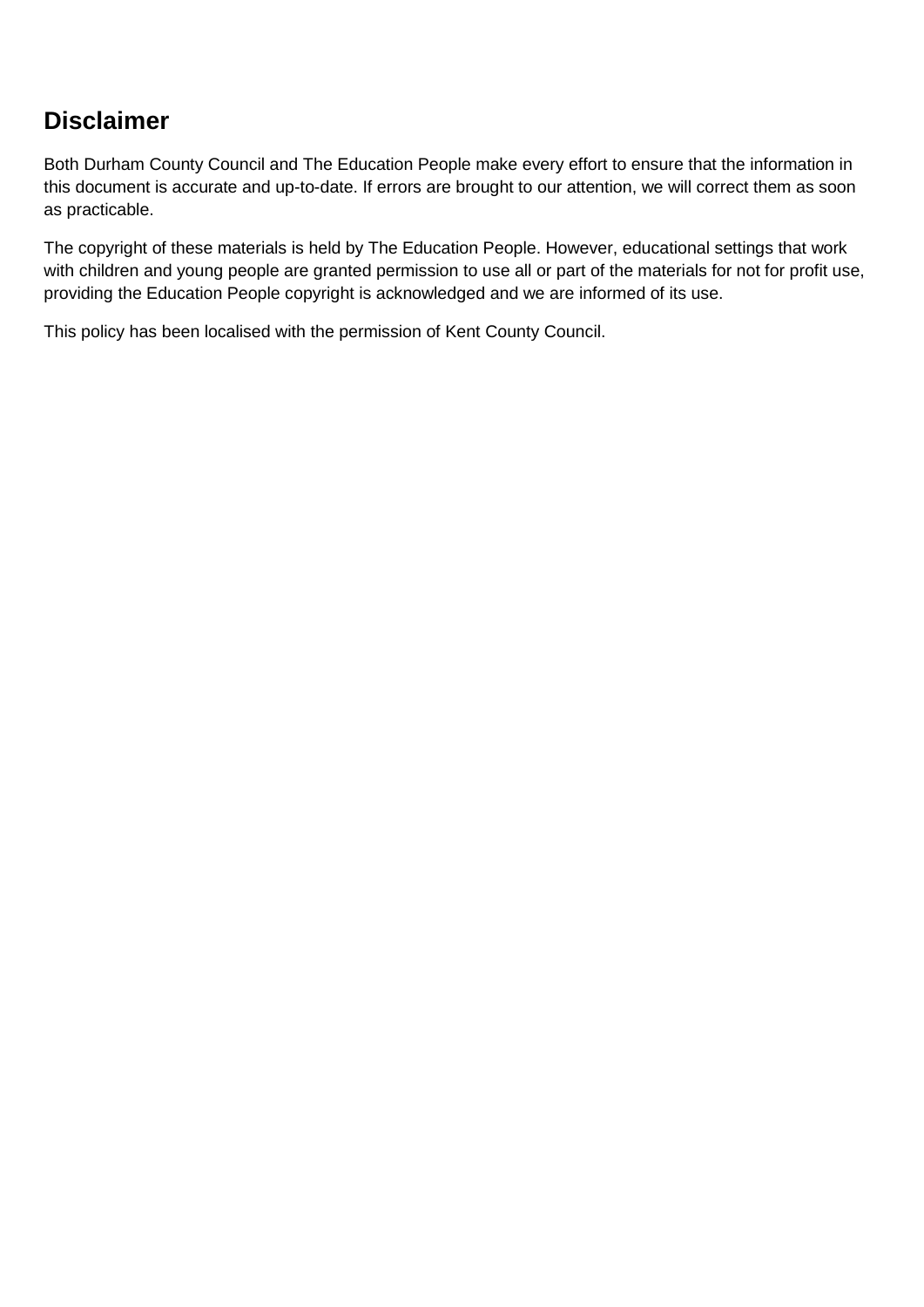### Contents

| 1. |                                                                                                                  |  |
|----|------------------------------------------------------------------------------------------------------------------|--|
| 2. |                                                                                                                  |  |
| a. |                                                                                                                  |  |
| 3. |                                                                                                                  |  |
| 4. |                                                                                                                  |  |
| a. |                                                                                                                  |  |
| b. |                                                                                                                  |  |
| c. |                                                                                                                  |  |
| d. |                                                                                                                  |  |
| e. | It is the responsibility of learners (at a level that is appropriate to their individual age and ability) to:  8 |  |
| f. |                                                                                                                  |  |
| 5. |                                                                                                                  |  |
| a. |                                                                                                                  |  |
| b. |                                                                                                                  |  |
| c. |                                                                                                                  |  |
| d. |                                                                                                                  |  |
| 6. |                                                                                                                  |  |
| 7. |                                                                                                                  |  |
| a. |                                                                                                                  |  |
| b. |                                                                                                                  |  |
| c. |                                                                                                                  |  |
| d. |                                                                                                                  |  |
| e. |                                                                                                                  |  |
| f. |                                                                                                                  |  |
| g. |                                                                                                                  |  |
| h. |                                                                                                                  |  |
| i. |                                                                                                                  |  |
| j. |                                                                                                                  |  |
| k. |                                                                                                                  |  |
| I. |                                                                                                                  |  |
| 8. |                                                                                                                  |  |
| a. |                                                                                                                  |  |
| b. |                                                                                                                  |  |
| c. |                                                                                                                  |  |
| d. |                                                                                                                  |  |
| 9. |                                                                                                                  |  |
| a. |                                                                                                                  |  |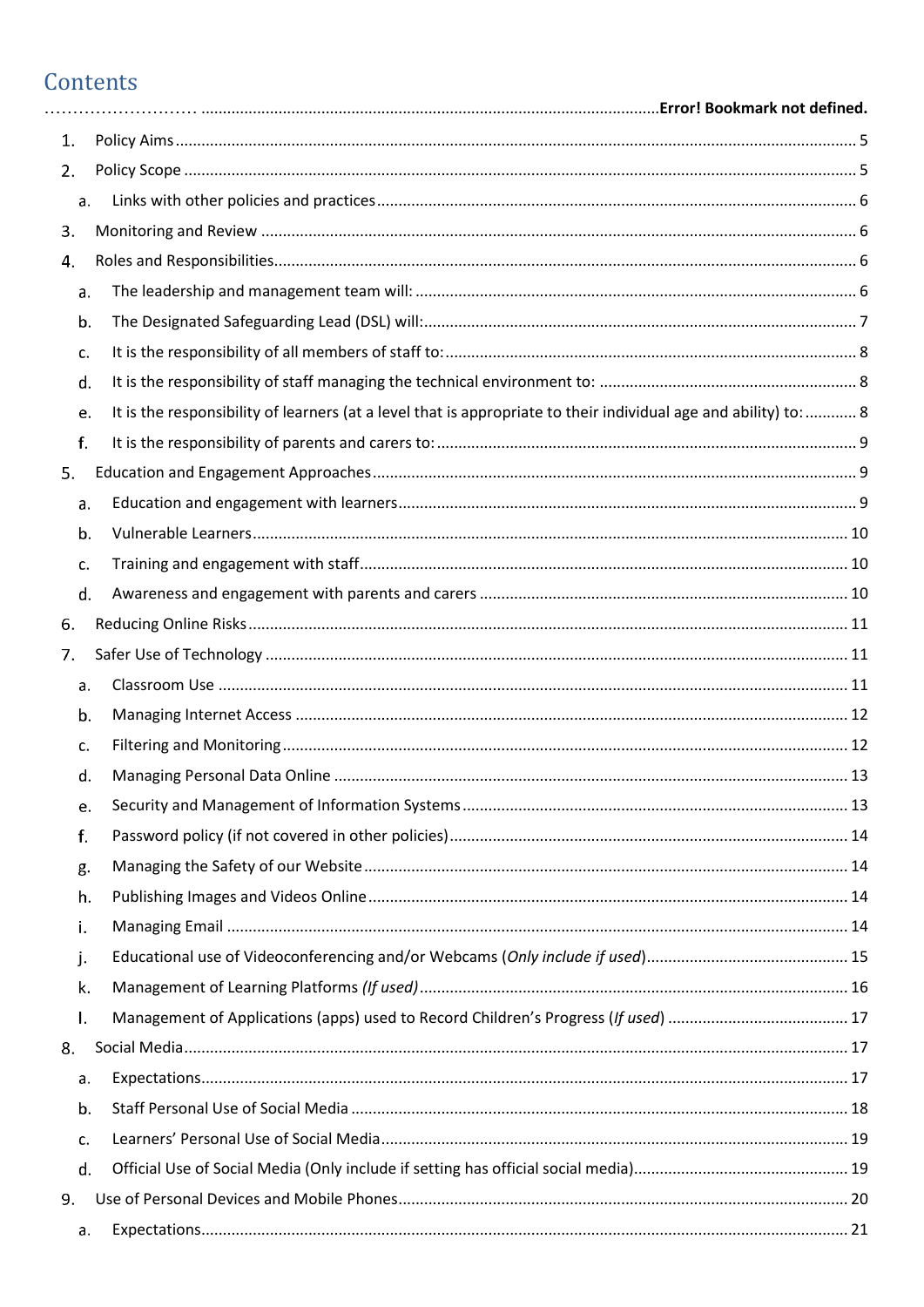| b.  |  |
|-----|--|
| c.  |  |
| d.  |  |
| e.  |  |
| 10. |  |
| a.  |  |
| b.  |  |
| 11. |  |
| a.  |  |
| b.  |  |
| c.  |  |
| d.  |  |
| e.  |  |
| f.  |  |
| 12. |  |

#### Key Details

Designated Safeguarding Lead (s): Patricia Monk

Named Governor with lead responsibility: Mr N Foster

Date written: Sept 2021

Date agreed and ratified by Governing Body: Sept 2021

Date of next review: Sept 2022

**This policy will be reviewed at least annually. It will also be revised following any concerns and/or updates to national and local guidance or procedure.**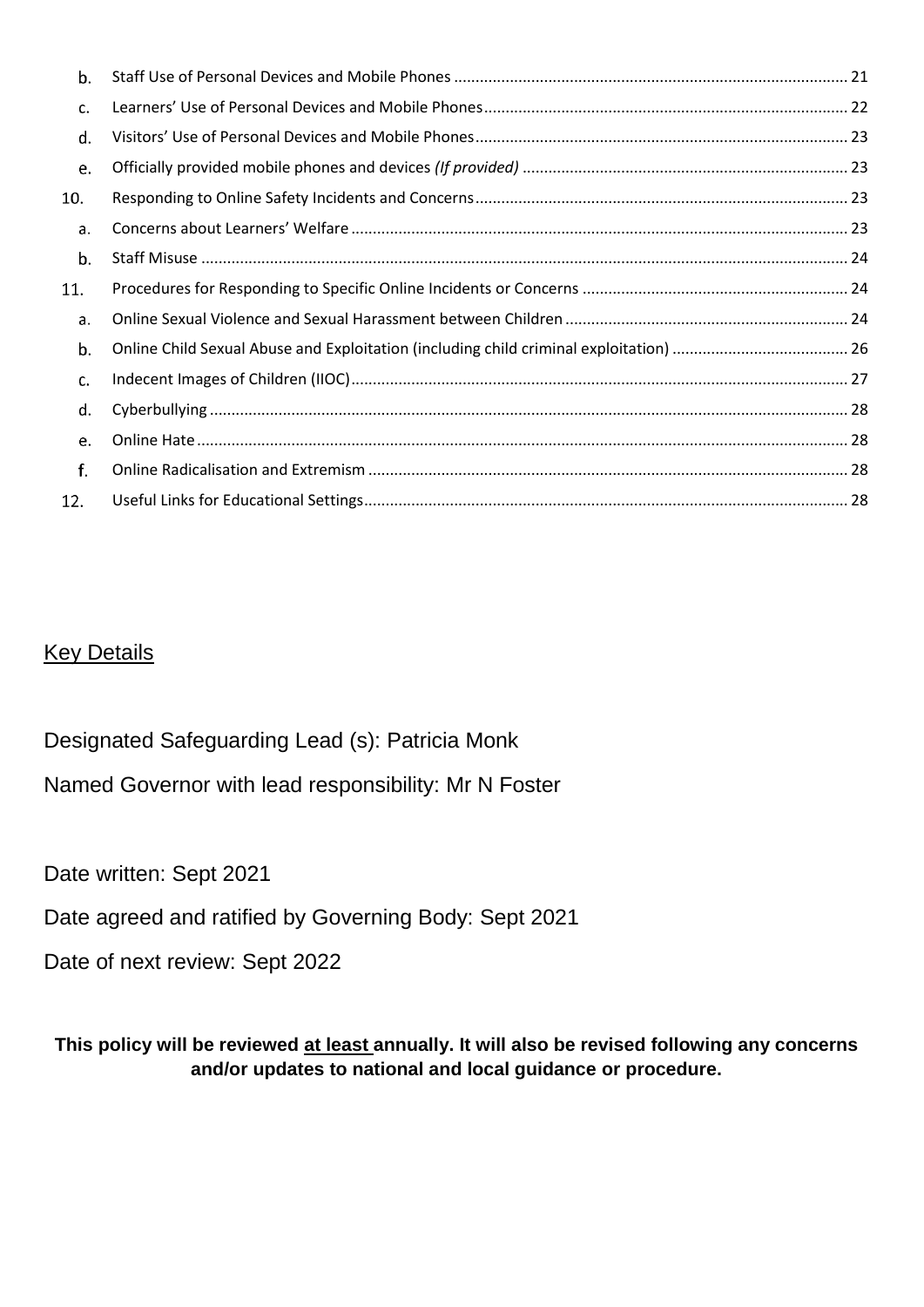# **North Park Primary School Online Safety Policy**

# <span id="page-4-0"></span>**Policy Aims**

- This online safety policy has been written by North Park Primary School, involving staff, learners and parents/carers, building on the Kent County Council/The Education People/Durham County Council online safety policy template, with specialist advice and input as required.
- It takes into account the DfE statutory quidance ['Keeping Children Safe in Education'](https://www.gov.uk/government/publications/keeping-children-safe-in-education--2) 2021, [Early Years and Foundation Stage](https://www.gov.uk/government/publications/early-years-foundation-stage-framework--2) 2021 '[Working Together to Safeguard Children'](https://www.gov.uk/government/publications/working-together-to-safeguard-children--2) 2018 and the [Durham Safeguarding Children's Partnership](http://www.durham-scp.org.uk/whats-new/) procedures.
- The purpose of North Park Primary School, online safety policy is to:
	- o Safeguard and protect all members of North Park Primary School community online
	- o Identify approaches to educate and raise awareness of online safety throughout the community
	- o Enable all staff to work safely and responsibly, to role model positive behaviour online and to manage professional standards and practice when using technology
	- o Identify clear procedures to use when responding to online safety concerns.
- North Park Primary School identifies that the issues classified within online safety are considerable, but can be broadly categorised into three areas of risk:
	- o **Content:** being exposed to illegal, inappropriate or harmful material
	- o **Contact:** being subjected to harmful online interaction with other users
	- o **Conduct:** personal online behaviour that increases the likelihood of, or causes, harm.

# <span id="page-4-1"></span>**Policy Scope**

- North Park Primary School believes that online safety is an essential part of safeguarding and acknowledges its duty to ensure that all learners and staff are protected from potential harm online.
- North Park Primary School identifies that the internet and associated devices, such as computers, tablets, mobile phones and games consoles, are an important part of everyday life.
- North Park Primary School believes that learners should be empowered to build resilience and to develop strategies to manage and respond to risk online.
- This policy applies to all staff including the governing body, leadership team, teachers, support staff, external contractors, visitors, volunteers and other individuals who work for, or provide services on behalf of the setting (collectively referred to as "staff" in this policy), as well as learners, parents and carers.
- This policy applies to all access to the internet and use of technology, including personal devices, or where learners, staff or other individuals have been provided with setting issued devices for use off-site, such as a work laptops, tablets or mobile phones.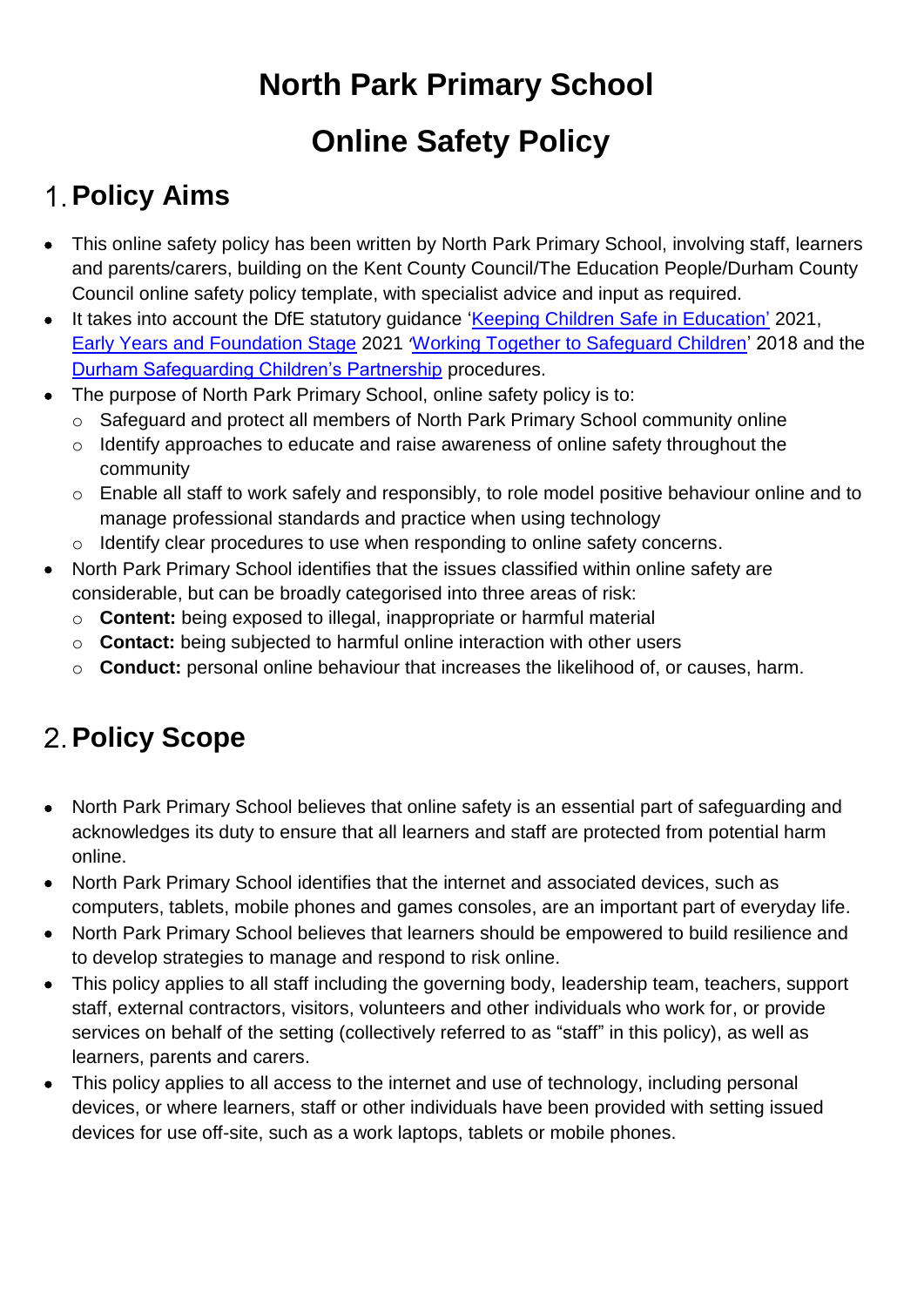## <span id="page-5-0"></span>**Links with other policies and practices**

This policy links with several other policies, practices and action plans including:

- Anti-bullying policy
- Acceptable Use Policies (AUP) and the Code of Conduct DCC
- Behaviour policy
- Child Protection/Safeguarding policy
- Confidentiality policy
- Curriculum policies, such as: Computing, Personal Social and Health Education (PSHE), Citizenship and Relationships and Sex Education (RSE)
- Data Protection
- Photo and Video Consent
- Mobile Phone policy
- Young Carers

# <span id="page-5-1"></span>**Monitoring and Review**

- Technology in this area evolves and changes rapidly. North Park Primary School will review this policy at least annually.
- The policy will also be revised following any national or local policy requirements, any child protection concerns or any changes to the technical infrastructure.
- We will regularly monitor internet use and evaluate online safety mechanisms to ensure that this policy is consistently applied.
- To ensure they have oversight of online safety, the Headteacher and IT Subject Lead will be informed of online safety concerns, as appropriate.
- The named governor for safeguarding will report on a regular basis to the governing body on online safety practice and incidents, including outcomes.
- Any issues identified via monitoring will be incorporated into our action planning.

# <span id="page-5-2"></span>**Roles and Responsibilities**

- The Designated Safeguarding Lead (DSL), Mrs P Monk Headteacher or Mrs E Atkinson Deputy Head and Deputy DSL, have lead responsibility for online safety. **Whilst activities of the designated safeguarding lead may be delegated to an appropriately trained deputy, overall the ultimate lead responsibility for safeguarding and child protection, including online safety remains with the DSL**.
- North Park Primary School recognises that all members of the community have important roles and responsibilities to play with regards to online safety.

## <span id="page-5-3"></span>**The leadership and management team will:**

- Ensure that online safety is viewed as a safeguarding issue and that practice is in line with national and local recommendations and requirements.
- Ensure there are appropriate and up-to-date policies regarding online safety; including a staff code of conduct policy and acceptable use policy, which covers acceptable use of technology.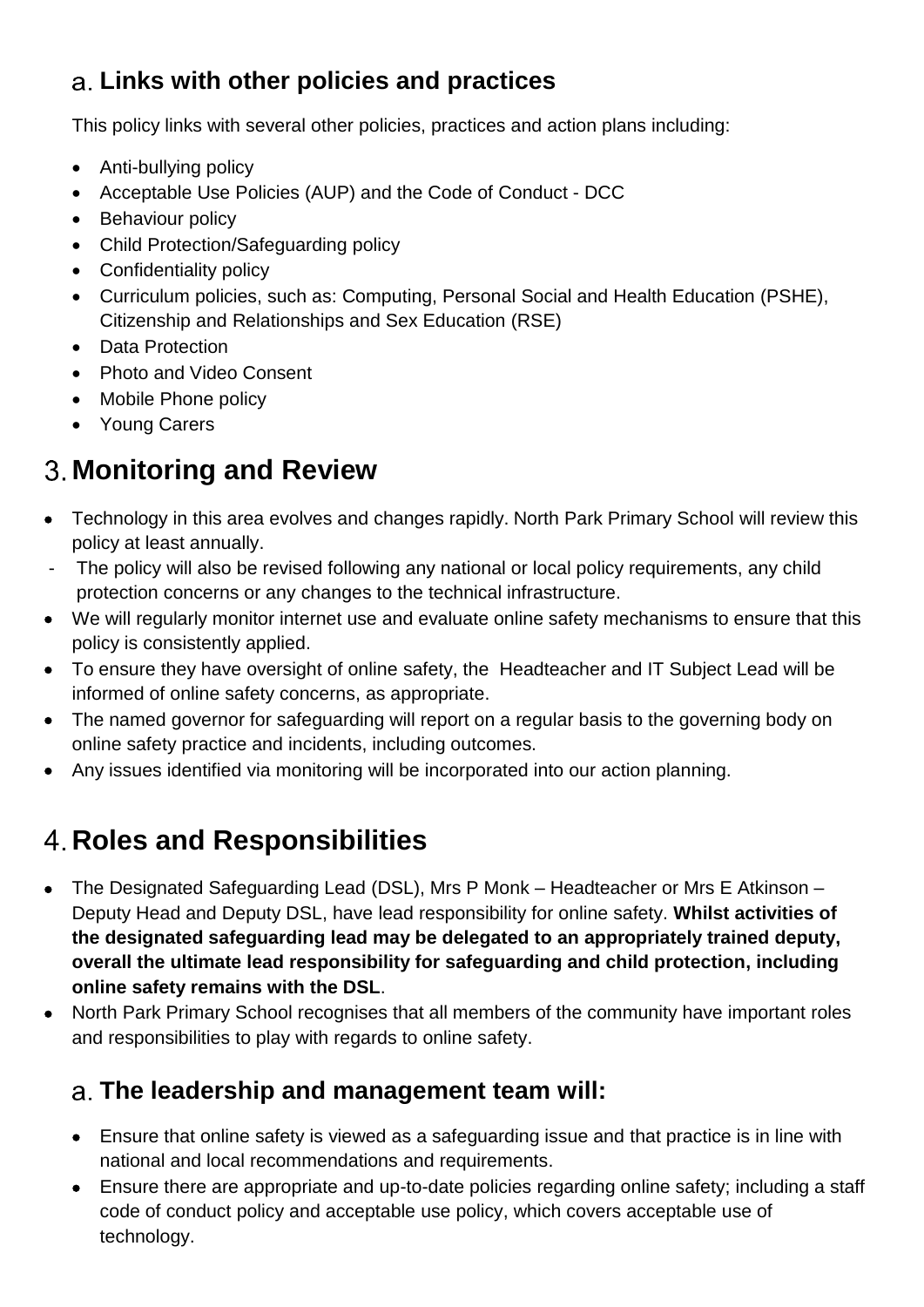- Ensure that suitable and appropriate filtering and monitoring systems are in place and work with technical staff to monitor the safety and security of our systems and networks.
- Ensure that online safety is embedded within a progressive curriculum, which enables all learners to develop an age-appropriate understanding of online safety.
- Support the DSL and any deputies by ensuring they have sufficient time and resources to fulfil their online safety responsibilities.
- Ensure there are robust reporting channels for the community to access regarding online safety concerns, including internal, local and national support.
- Ensure that appropriate risk assessments are undertaken regarding the safe use of technology.
- Audit and evaluate online safety practice to identify strengths and areas for improvement.

## <span id="page-6-0"></span>**The Designated Safeguarding Lead (DSL) will:**

- Act as a named point of contact on all online safeguarding issues and liaise with other members of staff or other agencies, as appropriate.
- Work alongside deputy DSLs to ensure online safety is recognised as part of the setting's safeguarding responsibilities and that a coordinated approach is implemented.
- Ensure all members of staff receive regular, up-to-date and appropriate online safety training.
- Access regular and appropriate training and support to ensure they understand the unique risks associated with online safety and have the relevant up to date knowledge required to keep learners safe online.
- Access regular and appropriate training and support to ensure they recognise the additional risks that learners with SEN and disabilities (SEND) face online.
- Keep up-to-date with current research, legislation and trends regarding online safety and communicate this with the community, as appropriate.
- Work with staff to coordinate participation in local and national events to promote positive online behaviour, such as Safer Internet Day.
- Ensure that online safety is promoted to parents, carers and the wider community, through a variety of channels and approaches.
- Maintain records of online safety concerns, as well as actions taken, as part of the settings safeguarding recording mechanisms.
- Monitor online safety incidents to identify gaps and trends, and use this data to update the education response, policies and procedures.
- Report online safety concerns, as appropriate, to the setting's management team and Governing Body.
- Work with the leadership team to review and update online safety policies on a regular basis (at least annually) with stakeholder input.
- Meet regularly (termly) with the governor with a lead responsibility for safeguarding and online safety.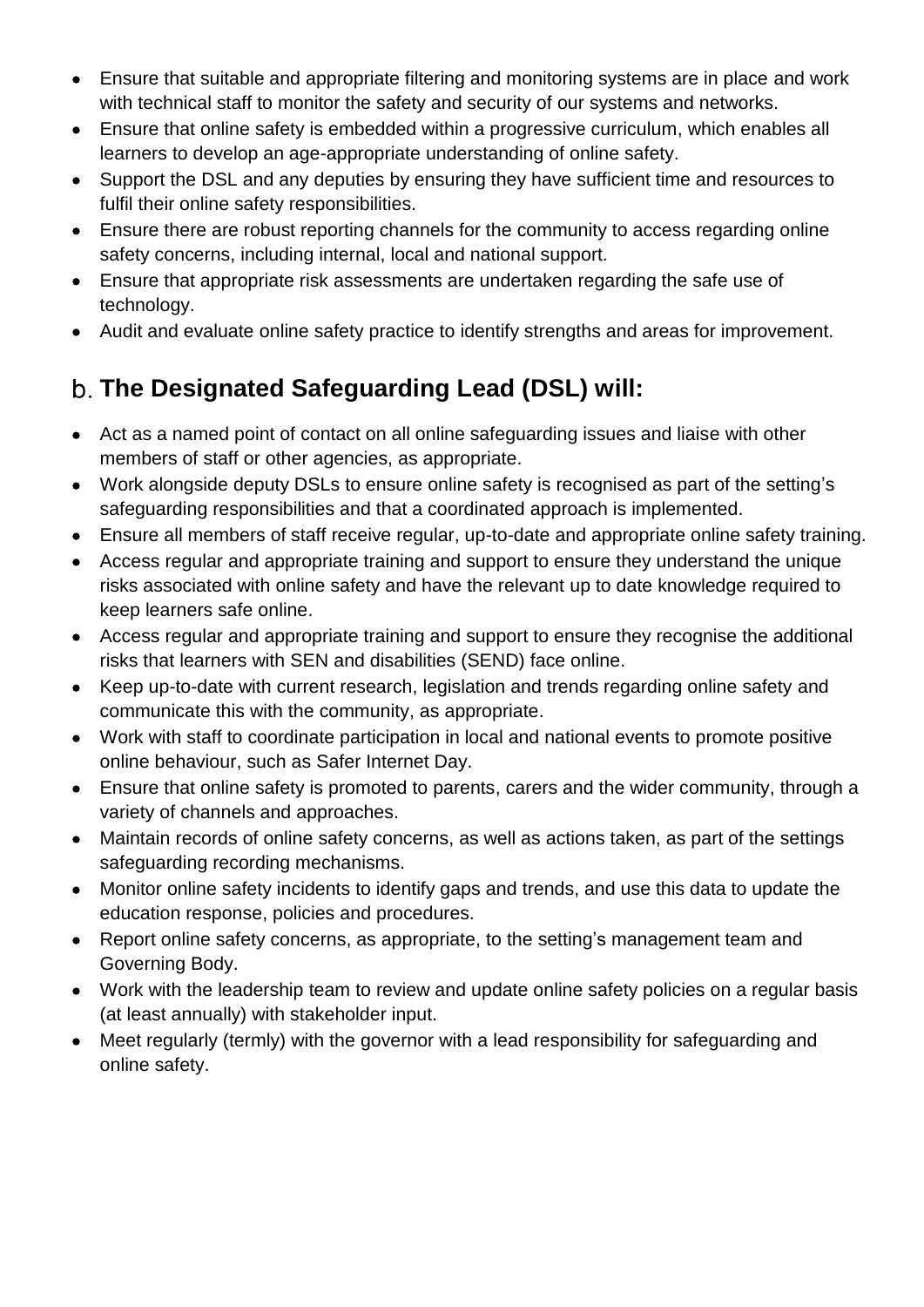## <span id="page-7-0"></span>**It is the responsibility of all members of staff to:**

- Contribute to the development of online safety policies.
- Read and adhere to the online safety policy and acceptable use policies.
- Take responsibility for the security of setting systems and the data they use or have access to.
- Model good practice when using technology and maintain a professional level of conduct in their personal use of technology, both on and off site.
- Embed online safety education in curriculum delivery, wherever possible.
- Have an awareness of a range of online safety issues and how they may be experienced by the children in their care.
- Identify online safety concerns and take appropriate action by following the settings safeguarding policies and procedures.
- Know when and how to escalate online safety issues, including signposting to appropriate support, internally and externally.
- Take personal responsibility for professional development in this area.

#### <span id="page-7-1"></span>**It is the responsibility of staff managing the technical environment to:**

- Provide technical support and perspective to the DSL and leadership team, especially in the development and implementation of appropriate online safety policies and procedures.
- Implement appropriate security measures as directed by the DSL and leadership team *encryption of laptops, encrypted memory sticks, passwords, filtering system, firewall)* to ensure that the setting's IT infrastructure/system is secure and not open to misuse or malicious attack, whilst allowing learning opportunities to be maximised.
- Ensure that our filtering policy is applied and updated on a regular basis; responsibility for its implementation is shared with the leadership team.
- Ensure that our monitoring systems are applied and updated on a regular basis; responsibility for its implementation is shared with the leadership team
- Ensure appropriate access and technical support is given to the DSL (and/or deputy) to our filtering and monitoring systems, to enable them to take appropriate safeguarding action if/when required.

### <span id="page-7-2"></span>**It is the responsibility of learners (at a level that is appropriate to their individual age and ability) to:**

- Engage in age appropriate online safety education opportunities.
- Contribute to the development of online safety policies.
- Read and adhere to the acceptable use policies.
- Respect the feelings and rights of others, both on and offline.
- Take responsibility for keeping themselves and others safe online.
- Seek help from a trusted adult, if there is a concern online, and support others that may be experiencing online safety issues.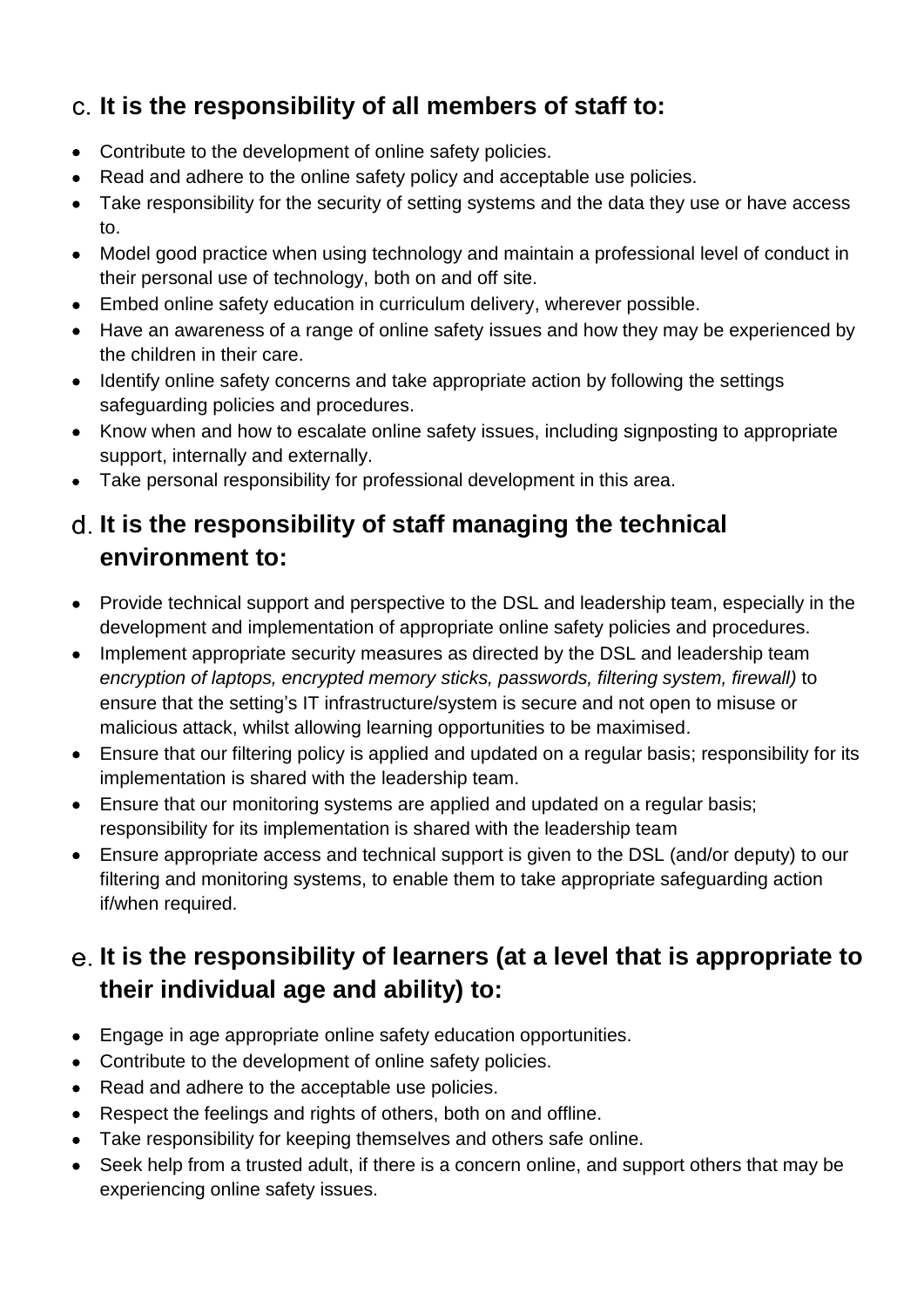## <span id="page-8-0"></span>**It is the responsibility of parents and carers to:**

- Read the acceptable use policies and encourage their children to adhere to them.
- Support our online safety approaches by discussing online safety issues with their children and reinforcing appropriate and safe online behaviours at home.
- Role model safe and appropriate use of technology and social media.
- Abide by the home-school agreement and/or acceptable use policies*.*
- Identify changes in behaviour that could indicate that their child is at risk of harm online.
- Seek help and support from the setting, or other appropriate agencies, if they or their child encounter risk or concerns online.
- Contribute to the development of the online safety policies.
- Use our systems, such as learning platforms, and other network resources, safely and appropriately.
- Take responsibility for their own awareness in relation to the risks and opportunities posed by new and emerging technologies.

## <span id="page-8-1"></span>**Education and Engagement Approaches**

#### <span id="page-8-2"></span>**Education and engagement with learners**

- The setting will establish and embed a progressive online safety curriculum to raise awareness and promote safe and responsible internet use amongst learners by:
	- o Ensuring education regarding safe and responsible use precedes internet access.
	- o Including online safety in Personal, Social, Health and Economic (PSHE), Relationships and Sex Education (RSE) and computing programmes of study.
	- o Reinforcing online safety messages whenever technology or the internet is in use.
	- o Educating learners in the effective use of the internet to research; including the skills of knowledge location, retrieval and evaluation.
	- o Teaching learners to be critically aware of the materials they read and shown how to validate information before accepting its accuracy.
- The setting will support learners to read and understand the acceptable use policies in a way which suits their age and ability by:
	- o Displaying acceptable use posters in all rooms with internet access.
	- o Informing learners that network and internet use will be monitored for safety and security purposes and in accordance with legislation.
	- o Rewarding positive use of technology.
	- o Implementing appropriate peer education approaches.
	- o Providing online safety education and training as part of the transition programme across the key stages and when moving between establishments.
	- o Seeking learner voice when writing and developing online safety policies and practices, including curriculum development and implementation.
	- o Using support, such as external visitors, where appropriate, to complement and support our internal online safety education approaches.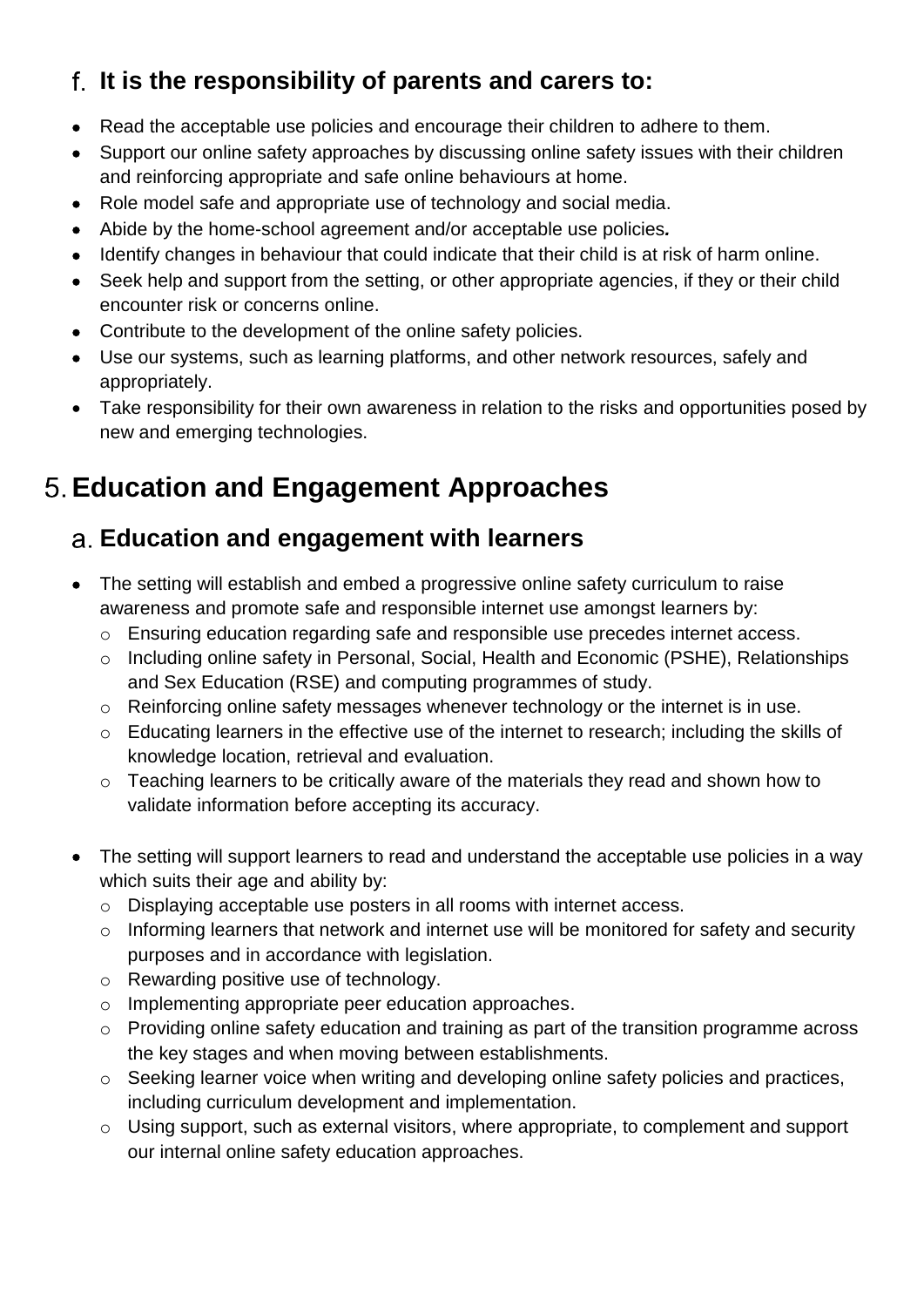#### <span id="page-9-0"></span>**Vulnerable Learners**

- North Park Primary School recognises that some learners are more vulnerable online due to a range of factors. This may include, but is not limited to, children in care, children with Special Educational Needs and Disabilities (SEND) or mental health needs, children with English as an additional language (EAL) and children experiencing trauma or loss.
- North Park Primary School will ensure that differentiated and ability appropriate online safety education, access and support is provided to vulnerable learners.
- When implementing an appropriate online safety policy and curriculum, North Park Primary School will seek input from specialist staff as appropriate, including the SENCO, Child in Care Designated Teacher.

#### <span id="page-9-1"></span>**Training and engagement with staff**

We will:

- Provide and discuss the online safety policy and procedures with all members of staff as part of induction.
- Provide up-to-date and appropriate online safety training for all staff on a regular basis, with at least annual updates.
	- o This will cover the potential risks posed to learners (Content, Contact and Conduct), as well as our professional practice expectations. Updates will be given as part of ICT curriculum updates and as part of updated safeguarding training.
- Recognise the expertise staff build by undertaking safeguarding training and managing safeguarding concerns and provide opportunities for staff to contribute to and shape online safety policies and procedures.
- Make staff aware that our IT systems are monitored, and that activity can be traced to individual users; staff will be reminded to behave professionally and in accordance with our policies when accessing our systems and devices.
- Make staff aware that their online conduct outside of the setting, including personal use of social media, could have an impact on their professional role and reputation.
- Highlight useful educational resources and tools which staff should use, according to the age and ability of the learners.
- Ensure all members of staff are aware of the procedures to follow regarding online safety concerns affecting learners, colleagues or other members of the community.

#### <span id="page-9-2"></span>**Awareness and engagement with parents and carers**

- North Park Primary School recognises that parents and carers have an essential role to play in enabling children and young people to become safe and responsible users of the internet and associated technologies.
- We will build a partnership approach to online safety with parents and carers by:
	- o Providing information and guidance on online safety in a variety of formats.
		- This will include offering specific online safety awareness training and highlighting online safety at other events such as parent evenings, transition events, fetes and sports days.
	- o Drawing their attention to the online safety policy and expectations in newsletters, letters, our prospectus and on our website.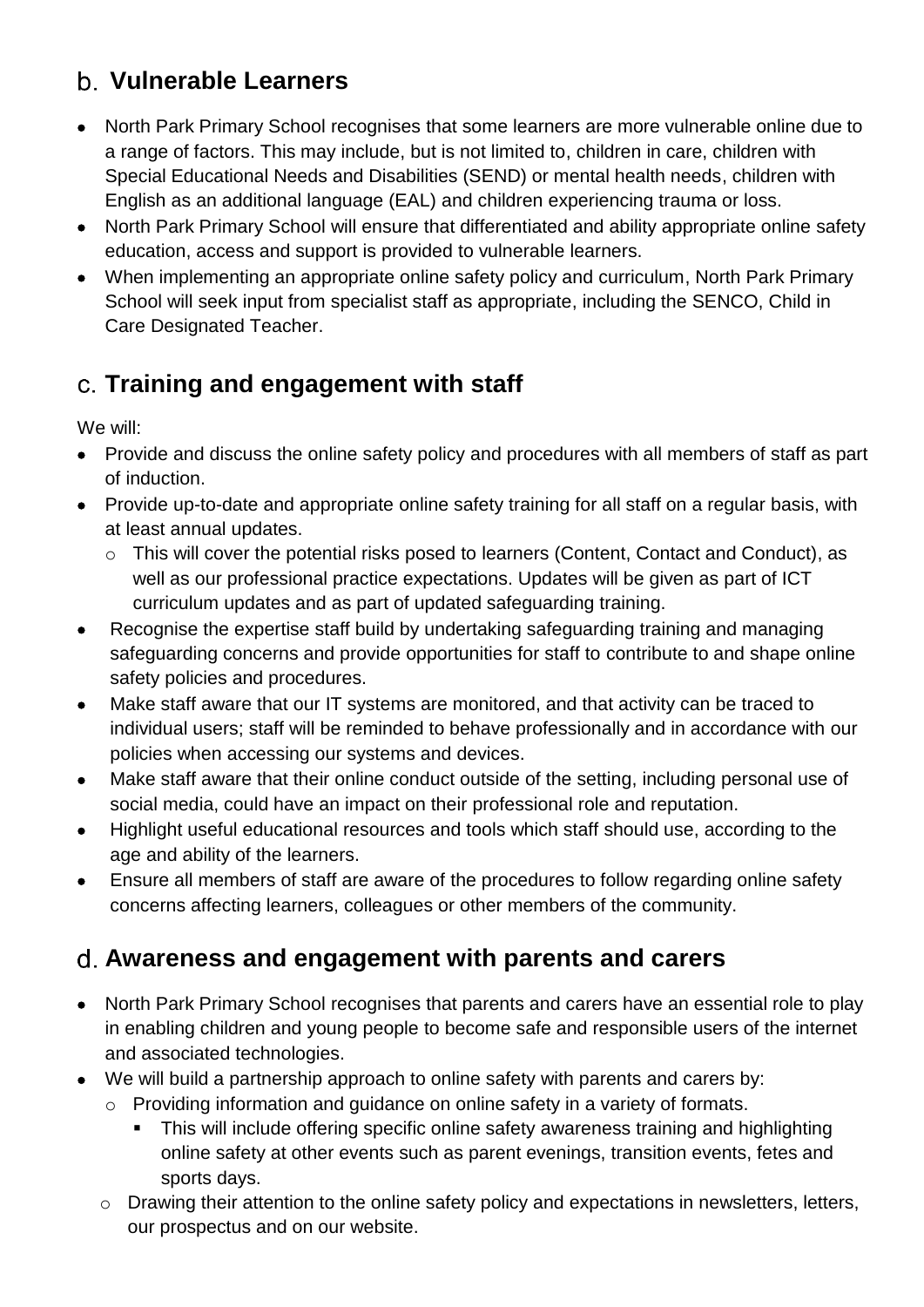- o Requesting that they read online safety information as part of joining our community, for example, within our home school agreement.
- o Requiring them to read our acceptable use policies and discuss the implications with their children.

# <span id="page-10-0"></span>**Reducing Online Risks**

- North Park Primary School recognises that the internet is a constantly changing environment with new apps, devices, websites and material emerging at a rapid pace.
- We will:
	- o Regularly review the methods used to identify, assess and minimise online risks.
	- o Examine emerging technologies for educational benefit and undertake appropriate risk assessments before use in the setting is permitted.
	- o Ensure that appropriate filtering and monitoring is in place and take all reasonable precautions to ensure that users can only access appropriate material.
	- o Due to the global and connected nature of the internet, it is not possible to guarantee that unsuitable material cannot be accessed via our computers or devices.
- All members of the community are made aware of our expectations regarding safe and appropriate behaviour online and the importance of not posting any content, comments, images or videos which could cause harm, distress or offence to members of the community. This is clearly outlined in our acceptable use policies and highlighted through a variety of education and training approaches.

# <span id="page-10-1"></span>**Safer Use of Technology**

#### <span id="page-10-2"></span>**Classroom Use**

- North Park Primary School uses a wide range of technology. This includes access to:
	- o Computers, laptops and other digital devices
	- o Internet which may include search engines and educational websites
	- o Learning platform/intranet
	- o Email
	- o Games consoles and other games-based technologies
	- o Digital cameras, web cams and video cameras.
- All setting owned devices will be used in accordance with our acceptable use policies and with appropriate safety and security measures in place. We work with DCC ITSS to ensure the safety of all devices and IT equipment used on site.
- Members of staff will always evaluate websites, tools and apps fully before use in the classroom or recommending for use at home.
- The setting will use age appropriate search tools following an informed risk assessment, to identify which tool best suits the needs of our community.
	- o *The Smoothwall filtering system used in most Durham schools ensures that when using Google it is automatically set to safe search. This reduces but does not eliminate the risk of links to inappropriate content.*
- We will ensure that the use of internet-derived materials, by staff and learners, complies with copyright law and acknowledge the source of information.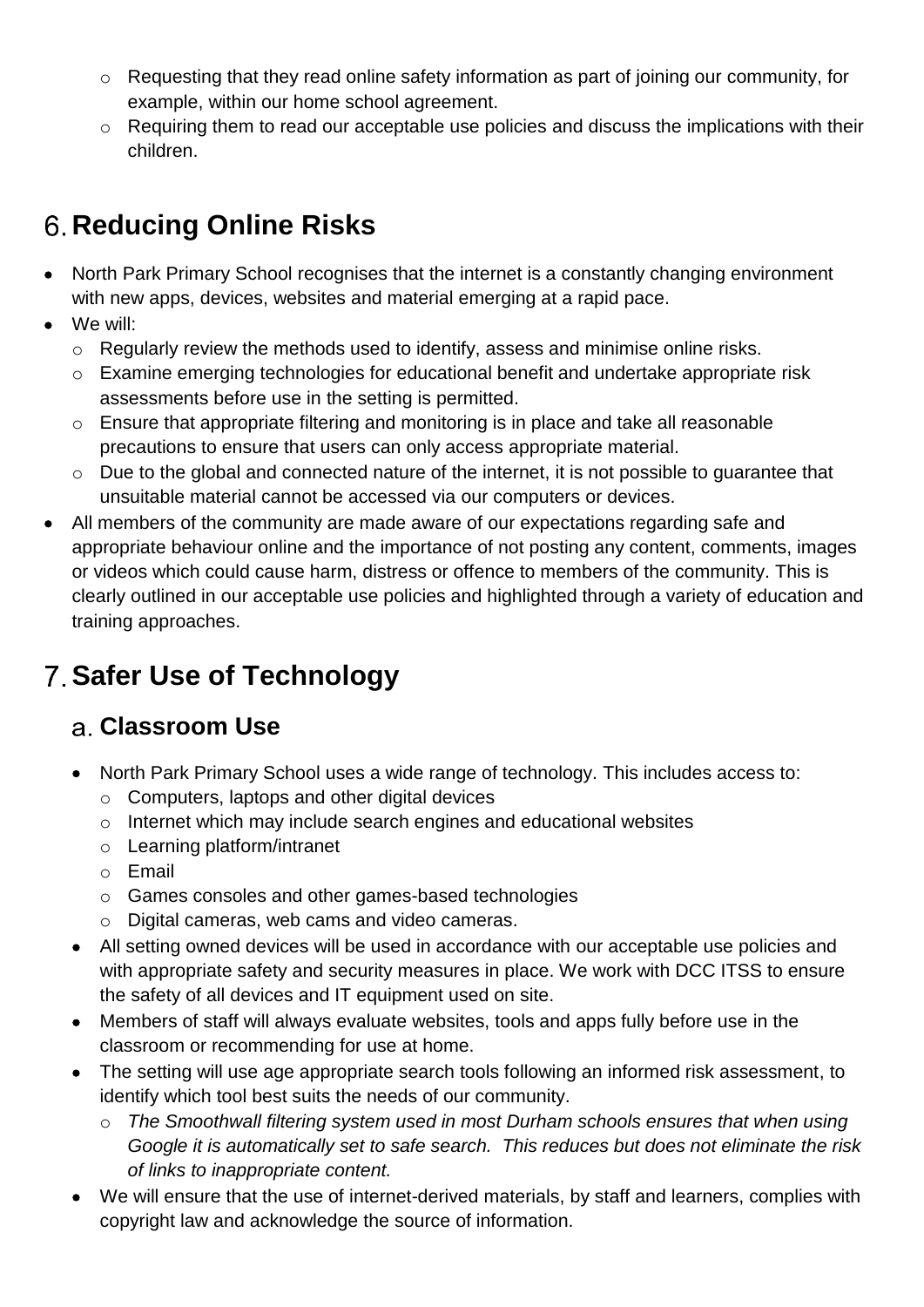- Supervision of learners will be appropriate to their age and ability.
	- o **Early Years Foundation Stage and Key Stage 1**
		- Access to the internet will be by adult demonstration, with occasional directly supervised access to specific and approved online materials, which supports the learning outcomes planned for the learners' age and ability.
	- o **Key Stage 2** 
		- **EXECT** Learners will use age-appropriate search engines and online tools.
		- Learners will be directed by the teacher to online materials and resources which support the learning outcomes planned for the learners' age and ability.

#### <span id="page-11-0"></span>**Managing Internet Access**

All staff, learners and visitors will read and sign an acceptable use policy before being given access to our computer system, IT resources or internet.

#### <span id="page-11-1"></span>**Filtering and Monitoring**

*Note: A guide for education settings about establishing 'appropriate levels' of filtering and monitoring can be found at: [https://www.saferinternet.org.uk/advice-centre/teachers-and](https://www.saferinternet.org.uk/advice-centre/teachers-and-school-staff/appropriate-filtering-and-monitoring)[school-staff/appropriate-filtering-and-monitoring](https://www.saferinternet.org.uk/advice-centre/teachers-and-school-staff/appropriate-filtering-and-monitoring)*

#### i. **Decision Making**

- North Park Primary School governors and leaders have ensured that our setting has age and ability appropriate filtering and monitoring in place, to limit learners' exposure to online risks.
- The governors and leaders are aware of the need to prevent "over blocking", as that may unreasonably restrict what can be taught, with regards to online activities and safeguarding.
- Our decision regarding filtering and monitoring has been informed by a risk assessment, considering our specific needs and circumstances.
- Changes to the filtering and monitoring approach will be risk assessed by staff with educational and technical experience and, where appropriate, with consent from the leadership team; all changes to the filtering policy are logged and recorded.
- The leadership team will ensure that regular checks are made to ensure that the filtering and monitoring methods are effective and appropriate.
- All members of staff are aware that they cannot rely on filtering and monitoring alone to safeguard learners; effective classroom management and regular education about safe and responsible use is essential.

#### ii l **Filtering**

- Education broadband connectivity is provided through *Durham County Council*
- We use *Smoothwall* which blocks sites which can be categorised as: pornography, racial hatred, extremism, gaming and sites of an illegal nature. Schools should also be aware of the filtering detecting other safeguarding issues, such as self-harm, serious violent crime or issues with county lines grooming.
- The filtering system blocks all sites on the **Internet Watch Foundation** (IWF) list.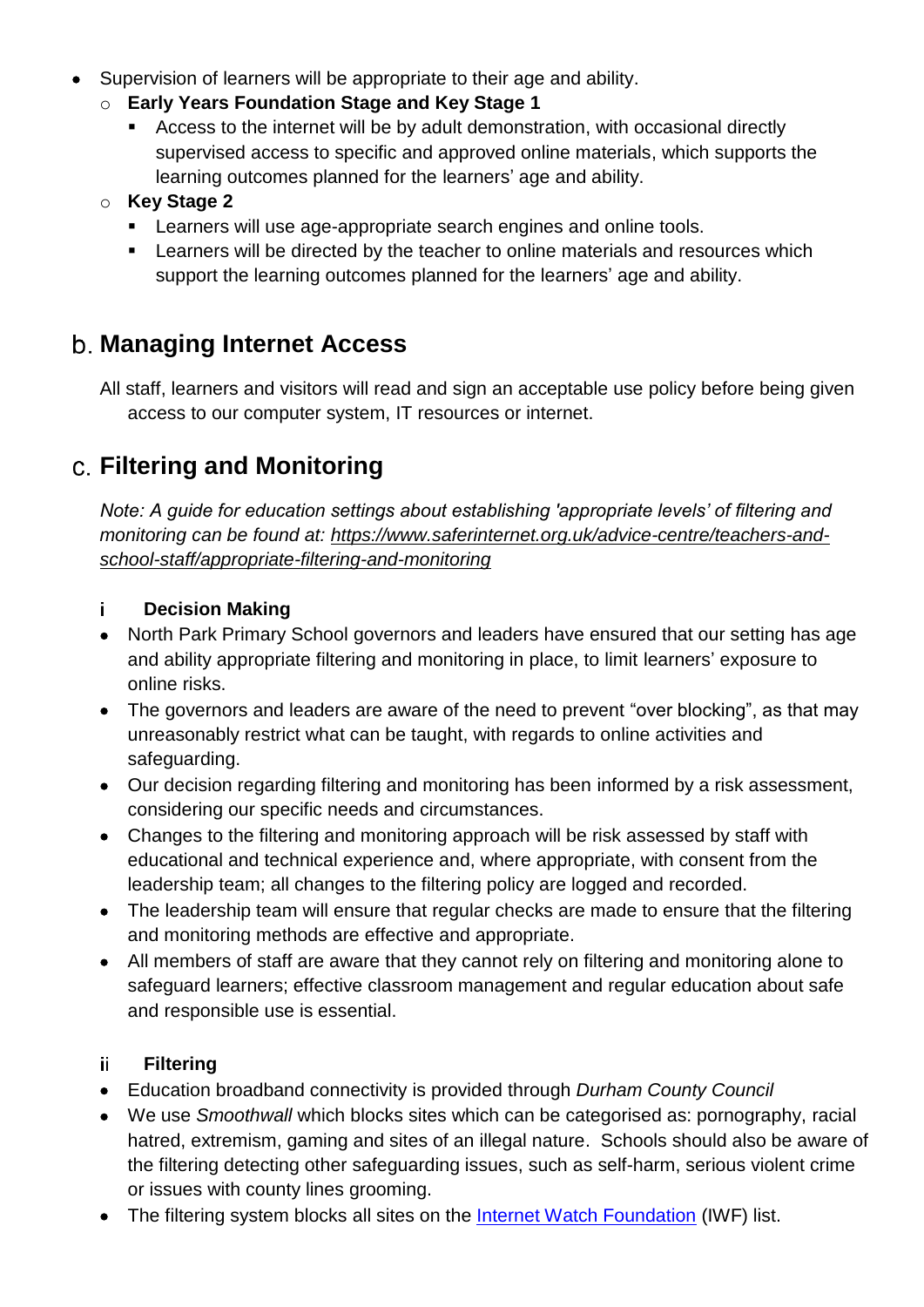- All school devices should be connected to a filtered feed. If a school device needs access to additional content, for instance to manage official social media, the filter settings for that device or user should be modified to allow access to that content.
- We work with ICTSS to ensure that our filtering policy is continually reviewed.
- If learners discover unsuitable sites, they will be required to:
	- o Turn off monitor/screen and report the concern immediate to a member of staff.
	- o The member of staff will report the concern (including the URL of the site if possible) to the DSL (or deputy) and/or technical staff.
	- o The breach will be recorded and escalated as appropriate.
	- o Parents/carers will be informed of filtering breaches involving their child.
- Any material believed to be illegal will be reported immediately to the appropriate agencies, such as the UK Safer Internet Centre, Durham Police or CEOP.

#### iii. **Monitoring**

- We will appropriately monitor internet use on all setting owned or provided internet enabled devices. This is achieved by:
	- o Physical monitoring (supervision), monitoring internet and web access (reviewing logfile information) and/or active/pro-active technology monitoring services).
	- o For most primary schools Smoothwall provides reports about usage that could potentially indicate an issue which requires further investigation. Alerting e-mails are sent to The Headteacher who then takes appropriate action.
- If a concern is identified via monitoring approaches we will:
	- o Ensure the DSL or deputy will respond in line with the child protection policy.
- All users will be informed that use of our systems can be monitored and that all monitoring will be in line with data protection, human rights and privacy legislation.

### <span id="page-12-0"></span>**Managing Personal Data Online**

- Personal data will be recorded, processed, transferred and made available online in accordance with General Data Protection Regulations and Data Protection legislation.
	- o Full information can be found in our Data Protection policy.

#### <span id="page-12-1"></span>**Security and Management of Information Systems**

- We take appropriate steps to ensure the security of our information systems, including:
	- o Virus protection being updated regularly.
	- o Encryption for personal data sent over the Internet or taken off site (such as via portable media storage) or access via appropriate secure remote access systems.
	- o Not using portable media without specific permission; portable media will be checked by an anti-virus /malware scan before use.
	- o Not downloading unapproved software to work devices or opening unfamiliar email attachments.
	- o Regularly checking files held on our network,
	- o The appropriate use of user logins and passwords to access our network.
		- Specific user logins and passwords will be enforced for all but the youngest users.
	- o All users are expected to log off or lock their screens/devices if systems are unattended.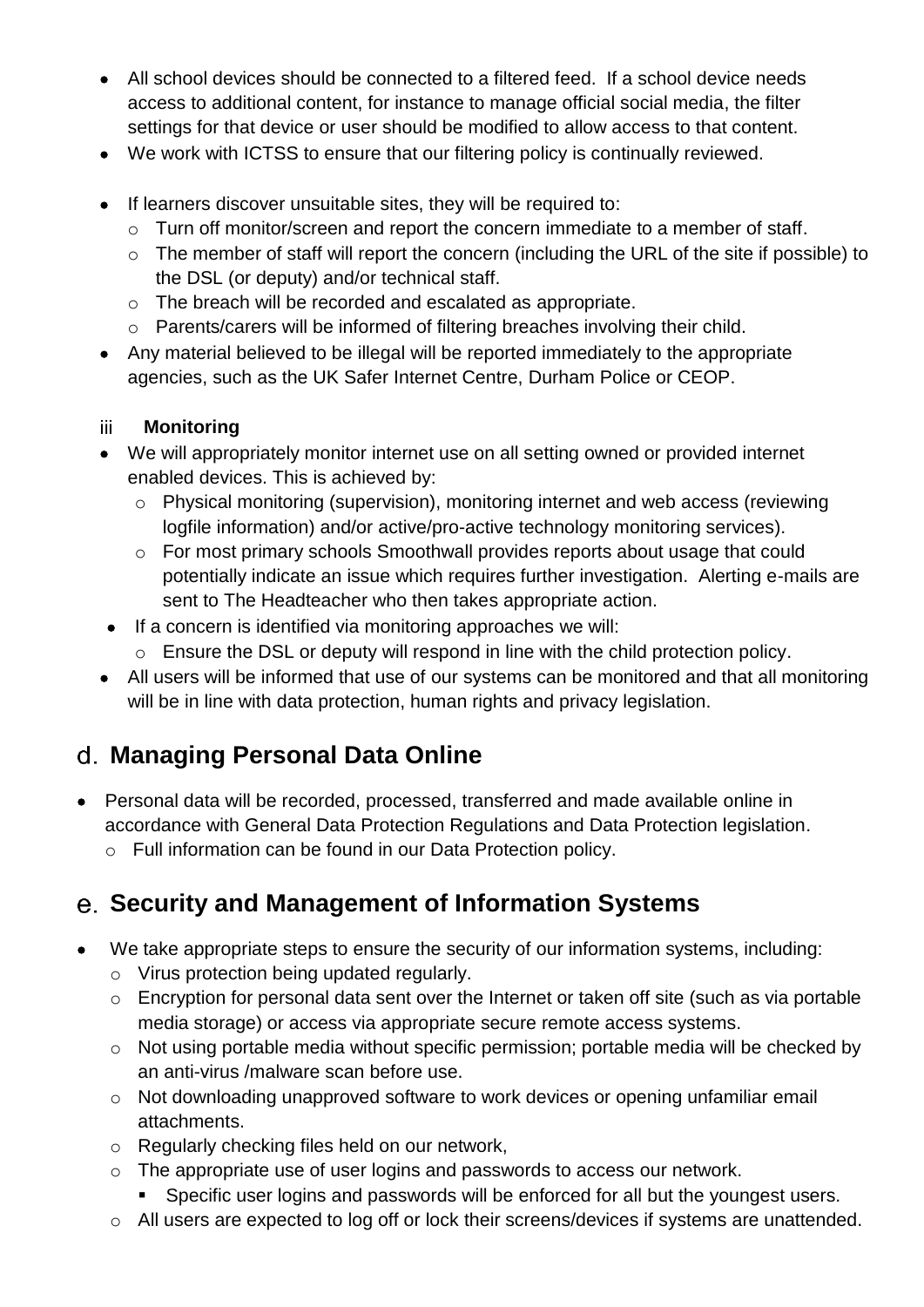- o Further information about technical environment safety and security can be found at:
	- ICTSS and school acceptable use policies

#### <span id="page-13-0"></span>**Password policy**

- All members of staff will have their own unique username and private passwords to access our systems; members of staff are responsible for keeping their password private.
- We expect KS1 users should be able to log in with a username and, in KS2, a username and a password set by the pupil, all learners are provided with their own unique username and private passwords to access our systems; learners are responsible for keeping their password private.
- We require all users to:
	- o Use strong passwords for access into our system.
	- o Change their passwords every year
	- o Always keep their password private; users must not share it with others or leave it where others can find it.
	- $\circ$  Not to login as another user at any time.

### <span id="page-13-1"></span>**Managing the Safety of our Website**

- We will ensure that information posted on our website meets the requirements as identified by the Department for Education (DfE).
- We will ensure that our website complies with guidelines for publications including: accessibility; data protection; respect for intellectual property rights; privacy policies and copyright.
- Staff or learners' personal information will not be published on our website; the contact details on the website will be our setting address, email and telephone number.
- The administrator account for our website will be secured with an appropriately strong password.
- We will post appropriate information about safeguarding, including online safety, on our website for members of the community.

## <span id="page-13-2"></span>**Publishing Images and Videos Online**

• We will ensure that all images and videos shared online are used in accordance with the associated polices, including (but not limited to) the cameras and image use, data security, acceptable use policies, codes of conduct/behaviour, social media and use of personal devices and mobile phones.

### <span id="page-13-3"></span>**Managing Email**

- Access to our email systems will always take place in accordance with data protection legislation and in line with other policies, including confidentiality, acceptable use policies and the code of conduct/behaviour policy.
	- o The forwarding of any chain messages/emails is not permitted.
	- o Spam or junk mail will be blocked and reported to the email provider.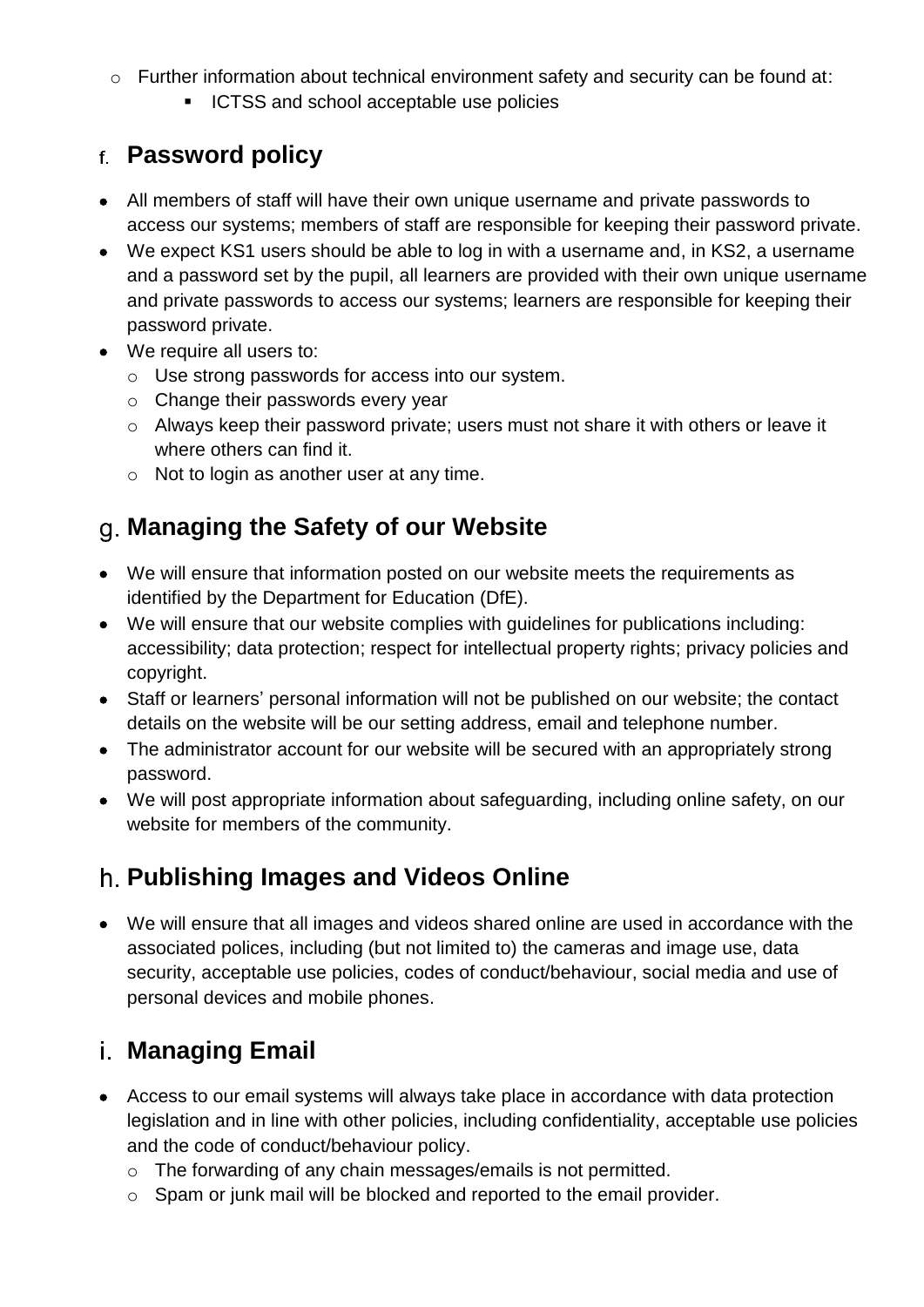- o Any electronic communication which contains sensitive or personal information will only be sent using secure and encrypted email.
- o Setting email addresses and other official contact details will not be used for setting up personal social media accounts.
- Members of the community will immediately tell Headteacher or Deputy Headteacher if they receive offensive communication, and this will be recorded in our safeguarding files/records.
- Excessive social email use can interfere with teaching and learning and will be restricted; access to external personal email accounts may be blocked on site.

#### i. **Staff email**

- The use of personal email addresses by staff for any official setting business is not permitted.
	- o All members of staff are provided with an email address to use for all official communication.
- Members of staff are encouraged to have an appropriate work life balance when responding to email, especially if communication is taking place between staff, learners and parents.

#### ji. **Learner email**

Learners will use provided email accounts for educational purposes.

- Learners will sign an acceptable use policy and will receive education regarding safe and appropriate email etiquette before access is permitted.
- For early years, infant and primary schools whole-class or group email addresses may be used for communication outside of the setting.

### <span id="page-14-0"></span>**Educational use of Videoconferencing and/or Webcams**

- North Park Primary School recognise that videoconferencing or use of webcams can be a challenging activity but brings a wide range of learning benefits.
	- o All videoconferencing or webcam equipment will be switched off when not in use and will not be set to auto-answer.
	- o Video conferencing equipment connected to the educational broadband network will use the national E.164 numbering system and display their H.323 ID name; external IP addresses will not be made available to other sites.
	- o Videoconferencing contact details will not be posted publicly.
	- o Videoconferencing equipment will not be taken off the premises without prior permission from the DSL.
	- o Staff will ensure that external videoconferencing opportunities and/or tools are suitably risk assessed and will ensure that accounts and systems used to access these events are safe and secure.
	- o Video conferencing equipment and webcams will be kept securely and, if necessary, locked away or disabled when not in use.

#### j. **Users**

• Parents/carers consent will be obtained prior to learners taking part in videoconferencing activities.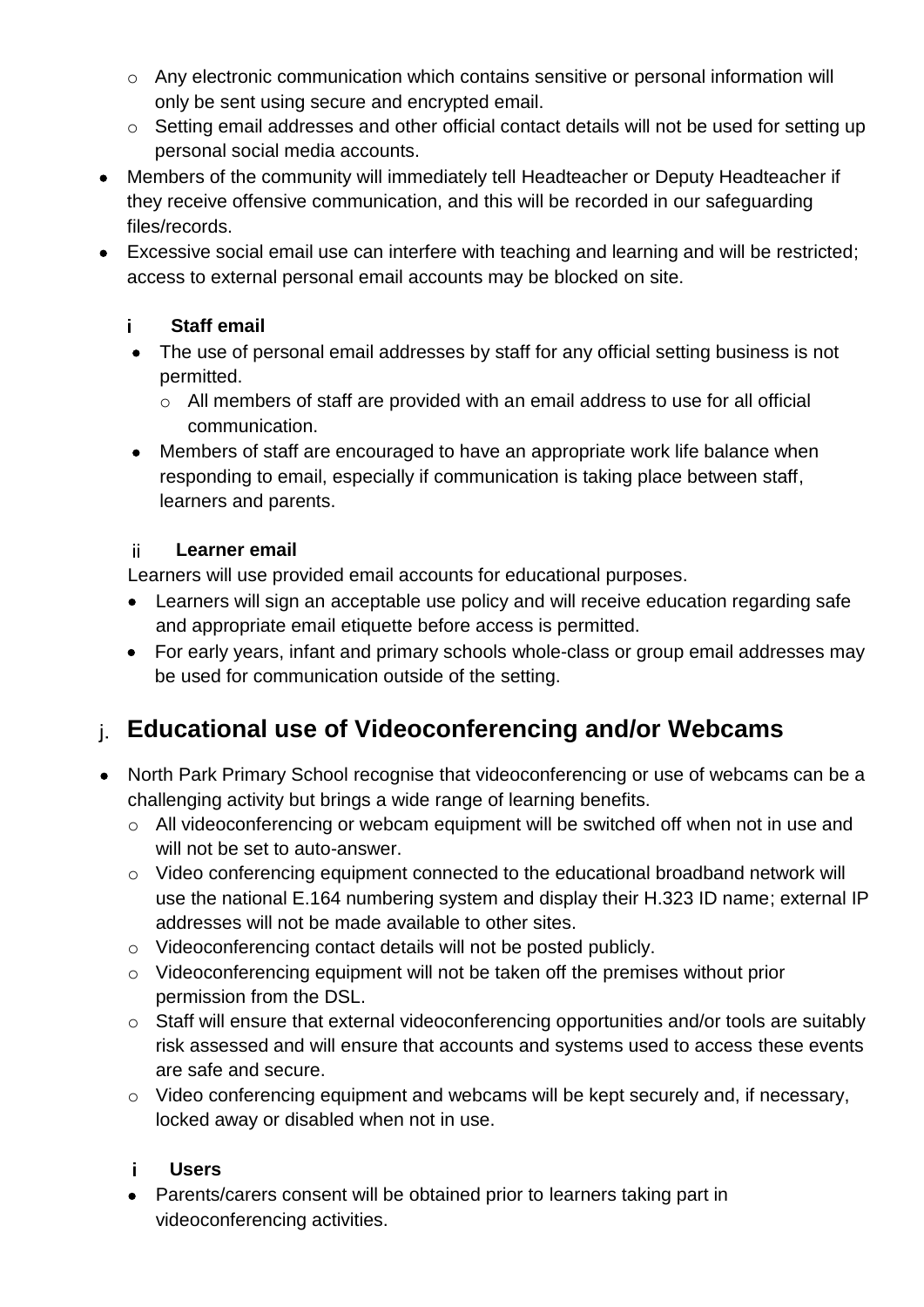- Learners will ask permission from a member of staff before making or answering a videoconference call or message.
- Videoconferencing will be supervised, according to the learners age and ability.
- Video conferencing will take place via official and approved communication channels following a robust risk assessment.
- Only key administrators will be given access to videoconferencing administration areas or remote-control pages.
- The unique log on and password details for the videoconferencing services will only be issued to members of staff and should be kept securely, to prevent unauthorised access.

#### ii. **Content**

- When recording a videoconference lesson, it should be made clear to all parties at the start of the conference and written permission will be obtained from all participants; the reason for the recording must be given and recorded material will be stored securely.
- If third party materials are included, we will check that recording is permitted to avoid infringing the third-party intellectual property rights.
- We will establish dialogue with other conference participants before taking part in a videoconference; if it is a non-educational site, staff will check that the material they are delivering is appropriate for the learners.

#### <span id="page-15-0"></span>**Management of Learning Platforms**

- North Park Primary School uses Class Dojo as its official learning platform.
- Leaders and staff will regularly monitor the usage of the Learning Platform (LP), including message/communication tools and publishing facilities.
- Only current members of staff, learners and parents will have access to the LP.
- When staff or learners leave the setting, their account will be disabled.
- Learners and staff will be advised about acceptable conduct and use when using the LP.
- All users will be mindful of copyright and will only upload appropriate content onto the LP.
- Any concerns about content on the LP will be recorded and dealt with in the following ways:
	- o The user will be asked to remove any material deemed to be inappropriate or offensive.
	- o If the user does not comply, the material will be removed by the site administrator.
	- o Access to the LP for the user may be suspended.
	- $\circ$  The user will need to discuss the issues with a member of leadership before reinstatement.
	- o A learner's parents/carers may be informed.
	- o If the content is illegal, we will respond in line with existing child protection procedures.
- Learners may require editorial approval from a member of staff. This may be given to the learner to fulfil a specific aim and may have a limited time frame.
- A visitor may be invited onto the LP by a member of the leadership; in this instance, there may be an agreed focus or a limited time slot.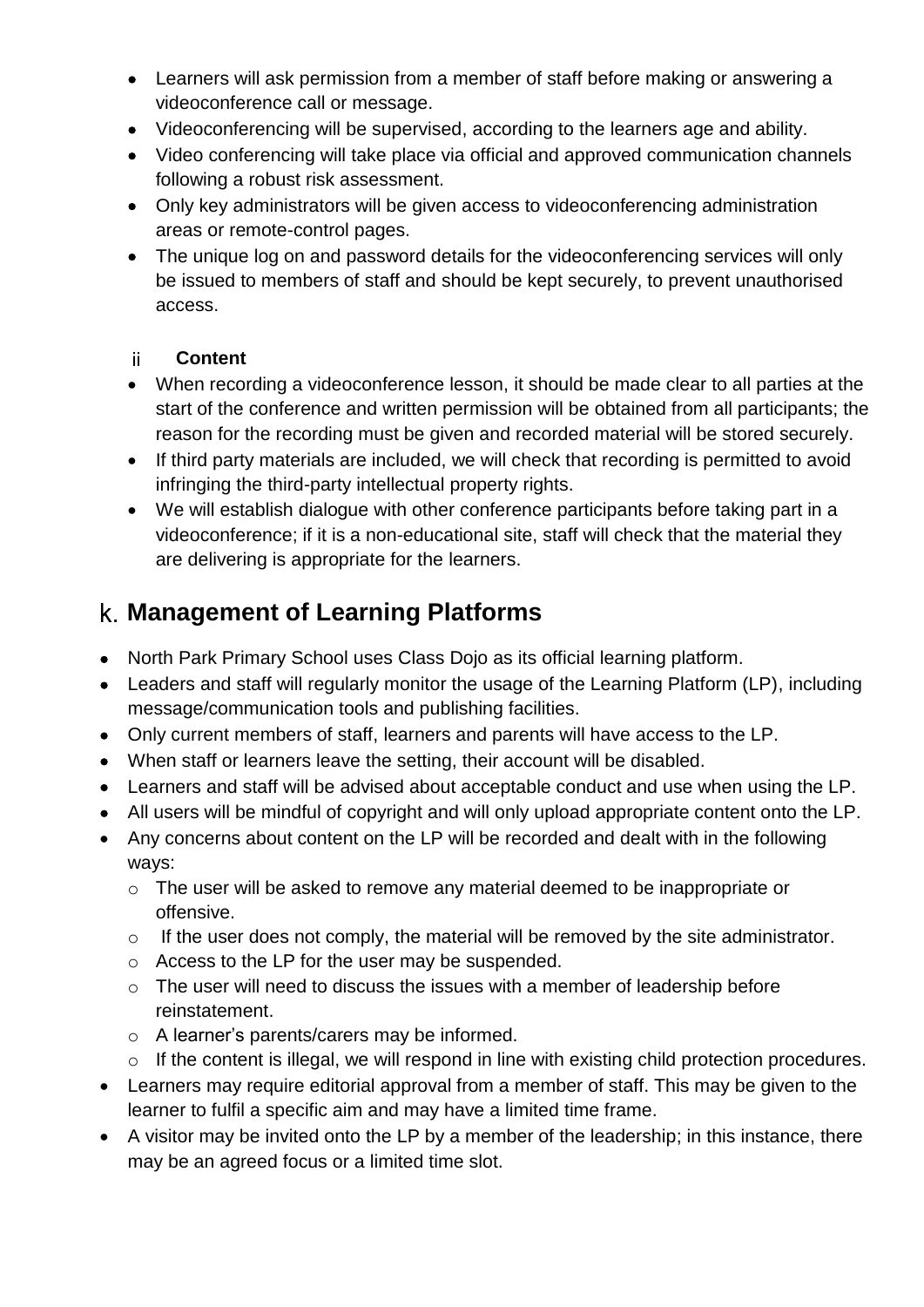### <span id="page-16-0"></span>**Management of Applications (apps) used to Record Children's Progress**

- We use Tapestry to track learners progress and share appropriate information with parents and carers.
- The headteacher is ultimately responsible for the security of any data or images held of children. As such, they will ensure that the use of tracking systems is appropriately risk assessed prior to use, and that they are used in accordance with data protection legislation, including the General Data Protection Regulations (GDPR) and Data Protection legislation.
- To safeguard learners' data:
- o Only school issued devices will be used for apps that record and store learners' personal details, attainment or photographs.
- o Personal staff mobile phones or devices will NOT be used to access or upload content to any apps which record and store learners' personal details, attainment or images.
- o Devices will be appropriately encrypted if taken off site, to reduce the risk of a data security breach in the event of loss or theft.
- o All users will be advised regarding safety measures, such as using strong passwords and logging out of systems.
- o Parents and carers will be informed of the expectations regarding safe and appropriate use, prior to being given access; for example, not sharing passwords or images.

# <span id="page-16-1"></span>**Social Media**

### <span id="page-16-2"></span>**Expectations**

- The expectations regarding safe and responsible use of social media applies to all members of North Park Primary School community.
- The term social media may include (but is not limited to): blogs; wikis; social networking sites; forums; bulletin boards; online gaming; apps; video/photo sharing sites; chatrooms and instant messenger.
- All members of North Park Primary School community are expected to engage in social media in a positive, safe and responsible manner.
	- o All members of North Park Primary School community are advised not to publish specific and detailed private thoughts, concerns, pictures or messages on any social media services, especially content that may be considered threatening, hurtful or defamatory to others.
- We will control learner and staff access to social media whilst using setting provided devices and systems on site.
	- o The use of social media during setting hours for personal use is not permitted unless with explicit permission from the headteacher.
	- o Inappropriate or excessive use of social media during setting hours or whilst using setting devices may result in disciplinary or legal action and/or removal of internet facilities.
- Concerns regarding the online conduct of any member of North Park Primary School community on social media, should be reported to the DSL and will be managed in accordance with our anti-bullying, allegations against staff, behaviour and child protection policies.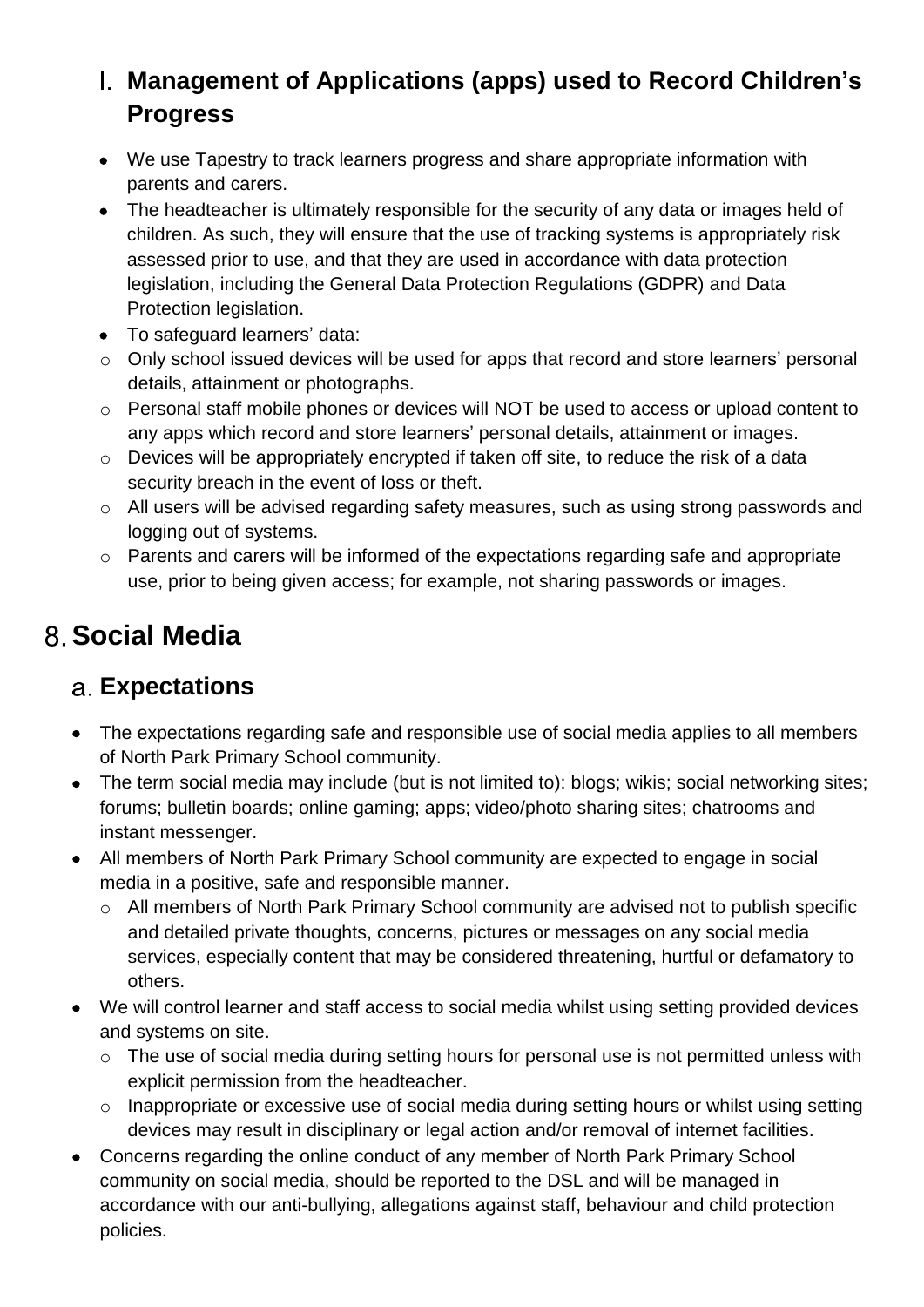### <span id="page-17-0"></span>**Staff Personal Use of Social Media**

- The safe and responsible use of social networking, social media and personal publishing sites will be discussed with all members of staff as part of staff induction and will be revisited and communicated via regular staff training opportunities.
- Safe and professional behaviour will be outlined for all members of staff (including volunteers) as part of our code of conduct/behaviour policy as part of acceptable use policy.

#### *Reputation*

- All members of staff are advised that their online conduct on social media can have an impact on their role and reputation within the setting.
	- o Civil, legal or disciplinary action may be taken if staff are found to bring the profession or institution into disrepute, or if something is felt to have undermined confidence in their professional abilities.
- All members of staff are advised to safeguard themselves and their privacy when using social media sites. Advice will be provided to staff via staff training and by sharing appropriate guidance and resources on a regular basis. This will include (but is not limited to):
	- o Setting the privacy levels of their personal sites.
	- o Being aware of location sharing services.
	- o Opting out of public listings on social networking sites.
	- o Logging out of accounts after use.
	- o Keeping passwords safe and confidential.
	- o Ensuring staff do not represent their personal views as that of the setting.
- Members of staff are encouraged not to identify themselves as employees of North Park Primary School on their personal social networking accounts; this is to prevent information on these sites from being linked with the setting, and to safeguard the privacy of staff members.
- All members of staff are encouraged to carefully consider the information, including text and images, they share and post online and to ensure that their social media use is compatible with their professional role and is in accordance our policies and the wider professional and legal framework.
- Information and content that staff members have access to as part of their employment, including photos and personal information about learners and their family members or colleagues will not be shared or discussed on social media sites.
- Members of staff will notify the Leadership Team immediately if they consider that any content shared on social media sites conflicts with their role.

#### *Communicating with learners and parents and carers*

- All members of staff are advised not to communicate with or add as 'friends' any current or past learners or their family members via any personal social media sites, applications or profiles.
	- o Any pre-existing relationships or exceptions that may compromise this, will be discussed with DSL (or deputy) or the headteacher.
	- o If ongoing contact with learners is required once they have left the setting, members of staff will be expected to use existing alumni networks or use official setting provided communication tools.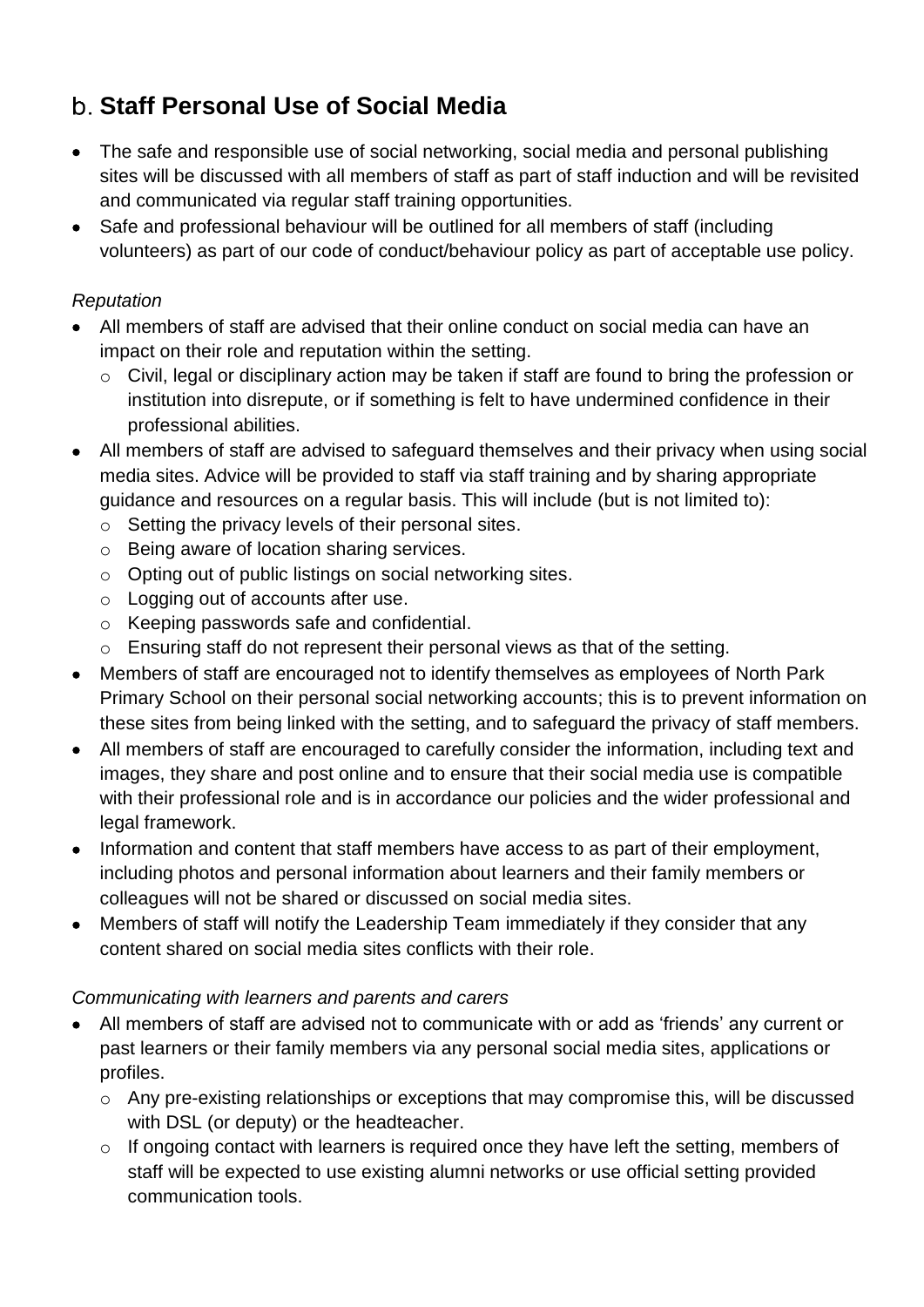- Staff will not use personal social media accounts to contact learners or parents, nor should any contact be accepted, except in circumstance whereby prior approval has been given by the headteacher.
- Any communication from learners and parents received on personal social media accounts will be reported to the DSL (or deputy).

#### <span id="page-18-0"></span>**Learners' Personal Use of Social Media**

- Safe and appropriate use of social media will be taught to learners as part of an embedded and progressive education approach, via age appropriate sites and resources.
- We are aware that many popular social media sites state that they are not for children under the age of 13, therefore, we will not create accounts specifically for learners under this age.
- Any concerns regarding learners' use of social media will be dealt with in accordance with existing policies, including anti-bullying and behaviour.
	- o Concerns will be shared with parents/carers as appropriate, particularly when concerning underage use of social media sites, games or tools.
- Learners will be advised:
	- o To consider the benefits and risks of sharing personal details on social media sites which could identify them and/or their location.
	- o To only approve and invite known friends on social media sites and to deny access to others by making profiles private.
	- o Not to meet any online friends without a parent/carer or other responsible adult's permission and only when a trusted adult is present.
	- o To use safe passwords.
	- o To use social media sites which are appropriate for their age and abilities.
	- o How to block and report unwanted communications.
	- o How to report concerns both within the setting and externally.

#### <span id="page-18-1"></span>**Official Use of Social Media**

- North Park Primary School official social media channels are:
	- o Facebook
- The official use of social media sites only takes place with clear educational or community engagement objectives, with specific intended outcomes.
	- o The official use of social media as a communication tool has been formally risk assessed and approved by the headteacher.
	- o Leadership staff have access to account information and login details for our social media channels, in case of emergency, such as staff absence.
- Official social media channels have been set up as distinct and dedicated social media sites or accounts for educational or engagement purposes only.
	- o Staff use setting provided email addresses to register for and manage any official social media channels.
	- o Official social media sites are suitably protected and, where possible, run and linked to our website.
	- o Public communications on behalf of the setting will, where appropriate and possible, be read and agreed by at least one other colleague.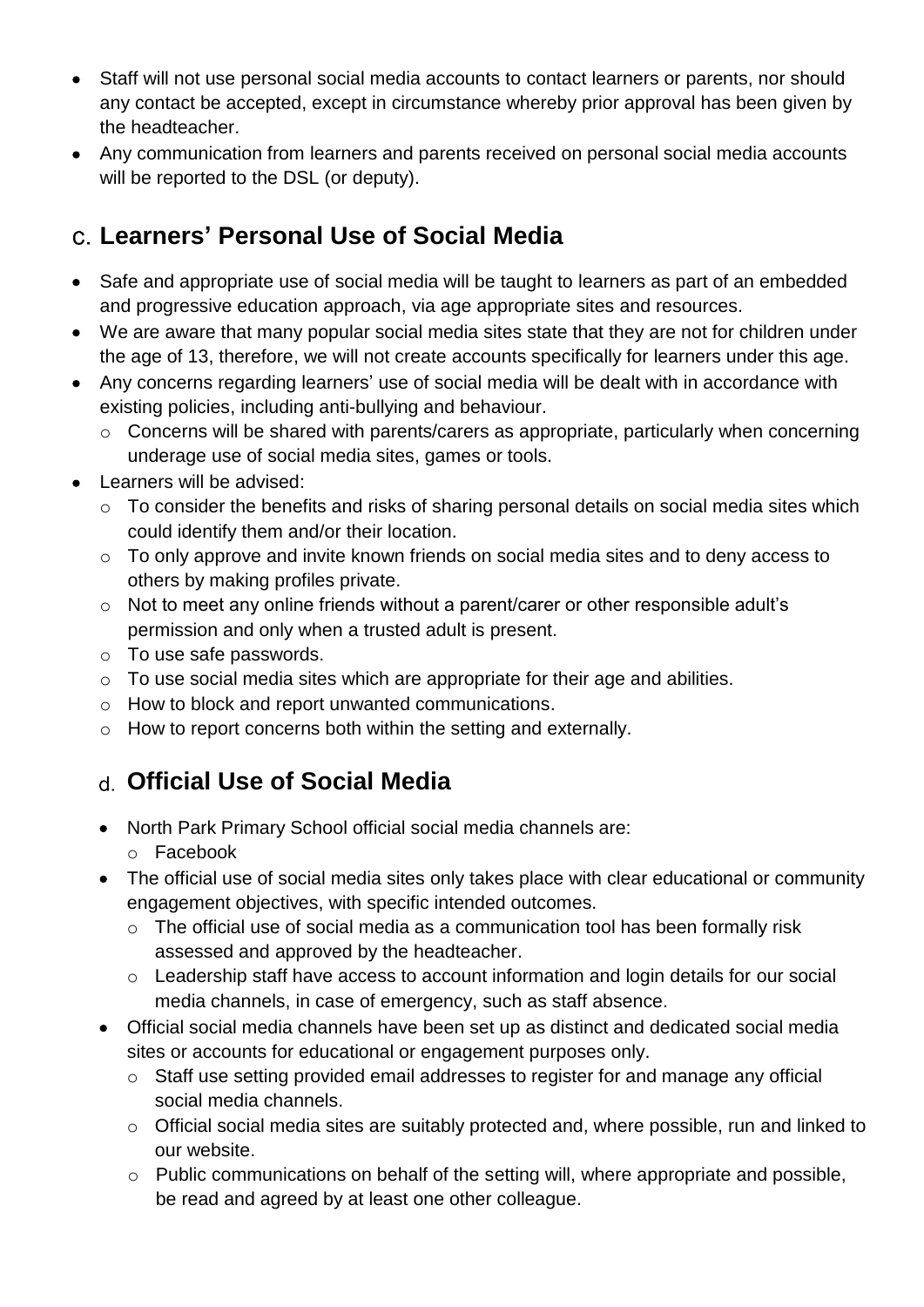- Official social media use will be conducted in line with existing policies, including: antibullying, image/camera use, data protection, confidentiality and child protection.
	- o All communication on official social media platforms will be clear, transparent and open to scrutiny.
- Parents/carers and learners will be informed of any official social media use, along with expectations for safe use and action taken to safeguard the community.
	- o Only social media tools which have been risk assessed and approved as suitable for educational purposes will be used.
	- o Any official social media activity involving learners will be moderated.
- Parents and carers will be informed of any official social media use with learners; written parental consent will be obtained, as required.
- We will ensure that any official social media use does not exclude members of the community who are unable or unwilling to use social media channels.

#### *Staff expectations*

- Members of staff who follow and/or like our official social media channels will be advised to use dedicated professionals accounts, where possible, to avoid blurring professional boundaries.
- If members of staff are participating in online social media activity as part of their capacity as an employee of the setting, they will:
	- o Sign our social media acceptable use policy.
	- o Always be professional and aware they are an ambassador for the setting.
	- o Disclose their official role or position but make it clear that they do not necessarily speak on behalf of the setting.
	- o Always be responsible, credible, fair and honest, and consider how the information being published could be perceived or shared.
	- o Always act within the legal frameworks they would adhere to within the workplace, including: libel, defamation, confidentiality, copyright, data protection and equalities laws.
	- o Ensure that they have appropriate consent before sharing images on the official social media channel.
	- o Not disclose information, make commitments or engage in activities on behalf of the setting, unless they are authorised to do so.
	- o Not engage with any direct or private messaging with current, or past, learners, parents and carers.
	- $\circ$  Inform their line manager, the DSL (or deputy) and/or the headteacher of any concerns, such as criticism, inappropriate content or contact from learners.

## <span id="page-19-0"></span>**Use of Personal Devices and Mobile Phones**

• North Park Primary School recognises that personal communication through mobile technologies is an accepted part of everyday life for learners, staff and parents/carers, but technologies need to be used safely and appropriately within the setting. Mobile phones are not permitted within the classroom for pupils – see the school policy and agreement.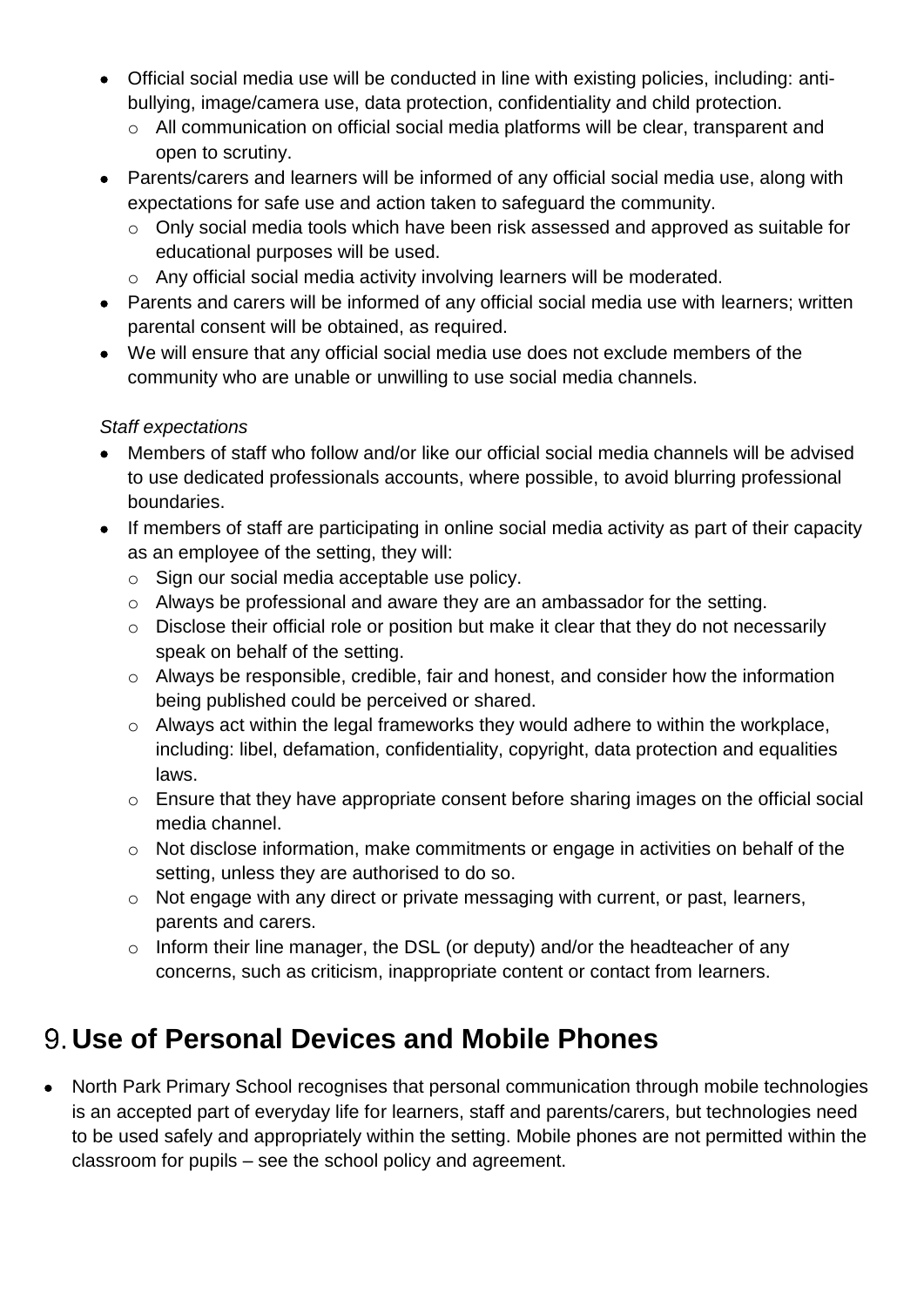## <span id="page-20-0"></span>**Expectations**

- All use of personal devices (including but not limited to; tablets, games consoles and 'smart' watches) and mobile phones will take place in accordance with the law and other appropriate policies, such as anti-bullying, behaviour and child protection.
- Electronic devices of any kind that are brought onto site are the responsibility of the user.
	- o All members of North Park Primary School community are advised to take steps to protect their mobile phones or devices from loss, theft or damage; we accept no responsibility for the loss, theft or damage of such items on our premises.
	- o All members of North Park Primary School community are advised to use passwords/pin numbers to ensure that unauthorised calls or actions cannot be made on their phones or devices; passwords and pin numbers should be kept confidential and mobile phones and personal devices should not be shared.
- Mobile phones and personal devices are not permitted to be used in specific areas within the site such as changing rooms, toilets and swimming pools.
- The sending of abusive or inappropriate messages or content via mobile phones or personal devices is forbidden by any member of the community; any breaches will be dealt with as part of our code of conduct.
- All members of North Park Primary School community are advised to ensure that their mobile phones and personal devices do not contain any content which may be offensive, derogatory or would otherwise contravene our behaviour or child protection policies.
- All members of North Park Primary School community are reminded that taking covert images typically under clothing (Upskirting) is illegal and will be dealt with as part of the discipline policy.

### <span id="page-20-1"></span>**Staff Use of Personal Devices and Mobile Phones**

- Members of staff will ensure that use of personal phones and devices takes place in accordance with the law, as well as relevant policy and procedures, such as: confidentiality, child protection, data security and acceptable use.
- Staff will be advised to:
	- $\circ$  Keep mobile phones and personal devices in a safe and secure place during lesson time.
	- o Keep mobile phones and personal devices switched off or switched to 'silent' mode during lesson times.
	- o Ensure that Bluetooth or other forms of communication (such as 'airdrop') are hidden or disabled during lesson times.
	- o Not use personal devices during teaching periods, unless permission has been given by the headteacher, such as in emergency circumstances.
	- o Ensure that any content bought onto site via mobile phones and personal devices are compatible with their professional role and expectations.
- Members of staff are NOT permitted to use their own personal phones or devices for contacting learners or parents and carers.
	- o Any pre-existing relationships, which could undermine this, will be discussed with the DSL (or deputy) or headteacher.
- Staff will not use personal devices:
	- o To take photos or videos of learners and will only use work-provided equipment for this purpose.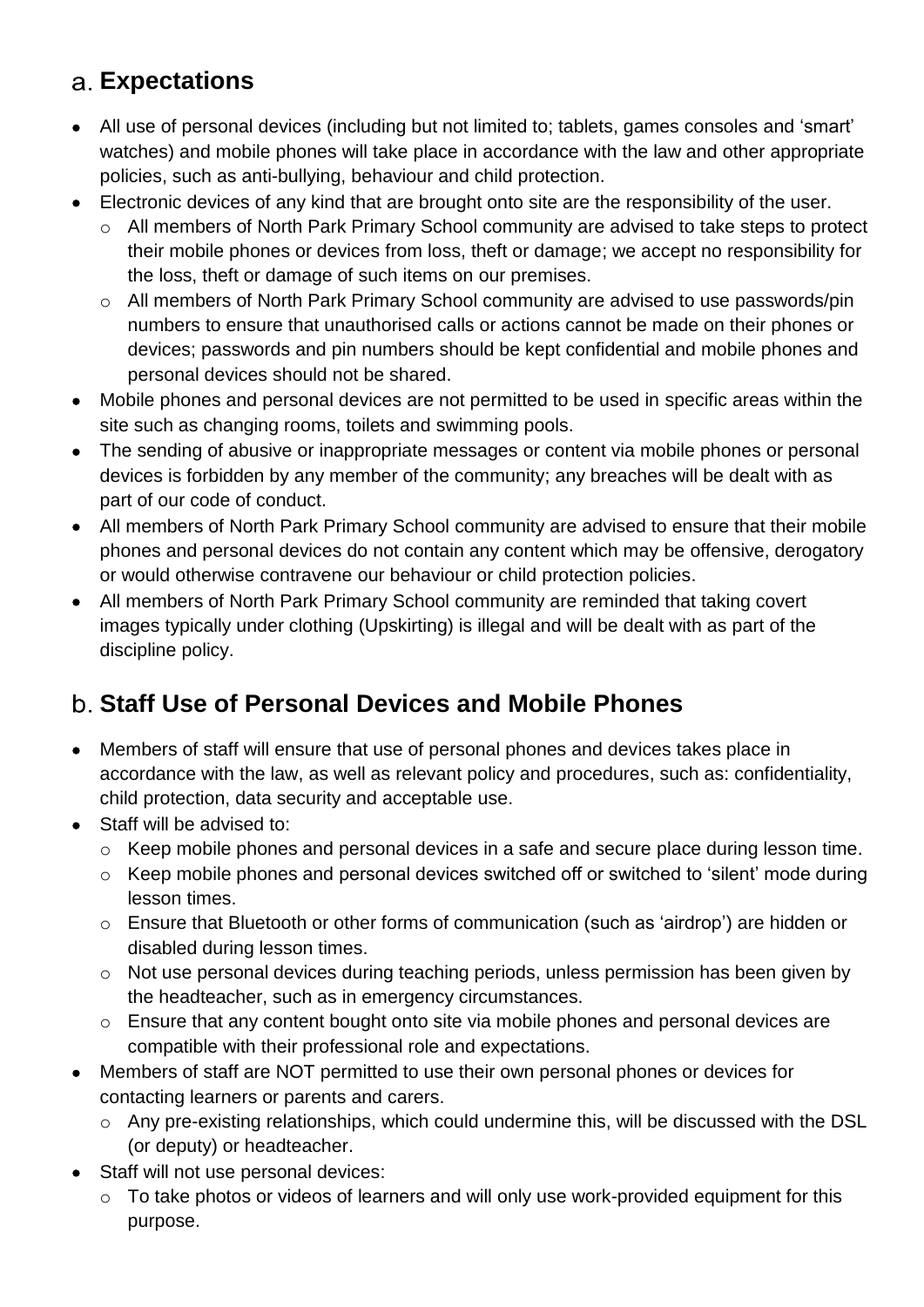- o Directly with learners and will only use work-provided equipment during lessons/educational activities.
- If a member of staff breaches our policy, action will be taken in line with our code of conduct/staff behaviour and allegations policy
	- o If a member of staff is thought to have illegal content saved or stored on a mobile phone or personal device, or have committed a criminal offence, the police will be contacted.

#### <span id="page-21-0"></span>**Learners' Use of Personal Devices and Mobile Phones**

- Learners will be educated regarding the safe and appropriate use of personal devices and mobile phones and will be made aware of boundaries and consequences.
	- o North Park Primary School expects learners' personal devices and mobile phones to be left at home; in exceptional circumstances, and in accordance with the school policy, mobile phones can be stored in the main office, after permission is sought for having them in school.
- If a learner needs to contact his/her parents or carers they will be allowed to use a school phone.
	- o Parents are advised to contact their child via the setting office.
- Mobile phones or personal devices will not be used by learners during lessons or formal educational time.
	- o If members of staff have an educational reason to allow learners to use their mobile phones or personal devices as part of an educational activity, it will only take place when approved by the Leadership Team.
- Mobile phones and personal devices must not be taken into examinations.
	- o Learners found in possession of a mobile phone or personal device during an exam will be reported to the appropriate examining body. This may result in the withdrawal from either that examination or all examinations.
- If a learner breaches the policy, the phone or device will be confiscated and will be held in a secure place.
	- o Staff may confiscate a learner's mobile phone or device if they believe it is being used to contravene our behaviour or bullying policy or could contain youth produced sexual imagery (sexting).
	- o Searches of mobile phone or personal devices will only be carried out in accordance with our policy - see [www.gov.uk/government/publications/searching-screening-and](http://www.gov.uk/government/publications/searching-screening-and-confiscation)[confiscation\)](http://www.gov.uk/government/publications/searching-screening-and-confiscation)
	- $\circ$  Learners' mobile phones or devices may be searched by a member of the leadership team, with the consent of the learner or a parent/carer. Content may be deleted or requested to be deleted, if it contravenes our policies. [www.gov.uk/government/publications/searching-screening-and-confiscation](http://www.gov.uk/government/publications/searching-screening-and-confiscation)
	- o Mobile phones and devices that have been confiscated will only be released to parents or carers
	- o If there is suspicion that material on a learner's personal device or mobile phone may be illegal or may provide evidence relating to a criminal offence, the device will be handed over to the police for further investigation.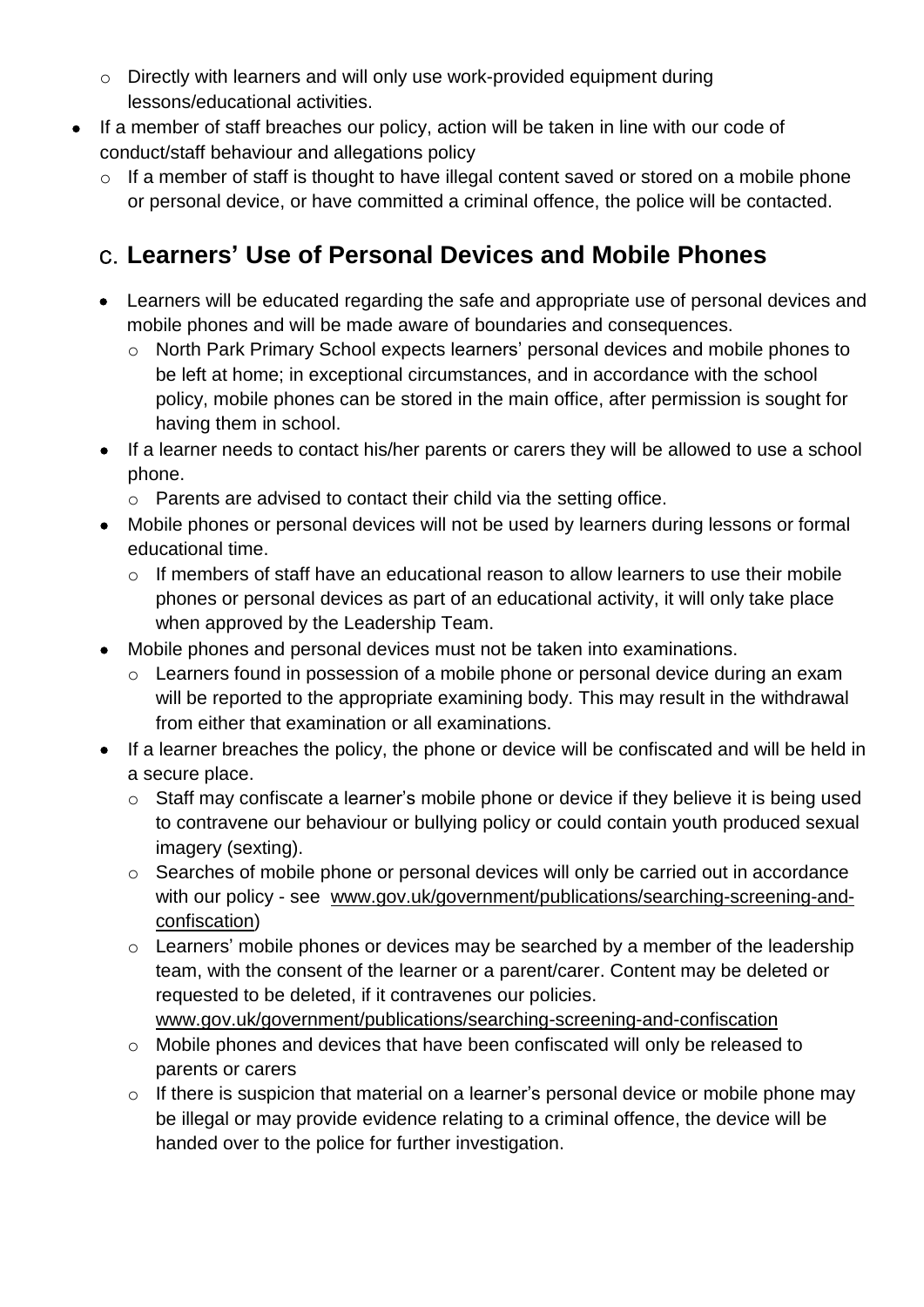## <span id="page-22-0"></span>**Visitors' Use of Personal Devices and Mobile Phones**

- Parents/carers and visitors (including volunteers and contractors) must use their mobile phones and personal devices in accordance with our acceptable use policy and other associated policies, such as: anti-bullying, behaviour, child protection and image use.
- We will ensure appropriate signage and information is displayed and provided to inform parents, carers and visitors of expectations of use.
- Members of staff are expected to challenge visitors if they have concerns and will always inform the DSL (or deputy) or headteacher of any breaches our policy.

#### <span id="page-22-1"></span>**Officially provided mobile phones and devices**

- Members of staff will be issued with the school phone number and email address, where contact with learners or parents/carers is required.
- Setting mobile phones and devices will be suitably protected via a passcode/password/PIN and must only be accessed or used by members of staff.
- Setting mobile phones and devices will always be used in accordance with the acceptable use policy and other relevant policies.

# <span id="page-22-2"></span>**Responding to Online Safety Incidents and Concerns**

- All members of the community will be made aware of the reporting procedure for online safety concerns, including: breaches of filtering, youth produced sexual imagery (sexting), cyberbullying and illegal content.
- All members of the community must respect confidentiality and the need to follow the official procedures for reporting concerns.
	- o Learners, parents and staff will be informed of our complaints procedure and staff will be made aware of the whistleblowing procedure.
- We require staff, parents, carers and learners to work in partnership to resolve online safety issues.
- After any investigations are completed, we will debrief, identify lessons learnt and implement any policy or curriculum changes as required.
- The school will follow the NSPCC quidance on when to contact the Police available here :[https://www.npcc.police.uk/documents/Children%20and%20Young%20people/When%20to%20c](https://www.npcc.police.uk/documents/Children%20and%20Young%20people/When%20to%20call%20the%20police%20guidance%20for%20schools%20and%20colleges.pdf) [all%20the%20police%20guidance%20for%20schools%20and%20colleges.pdf](https://www.npcc.police.uk/documents/Children%20and%20Young%20people/When%20to%20call%20the%20police%20guidance%20for%20schools%20and%20colleges.pdf)
- If an incident or concern needs to be passed beyond our community (for example, if other local settings are involved or the public may be at risk), the DSL or headteacher will speak with Durham Police first to ensure that potential investigations are not compromised.

#### <span id="page-22-3"></span>**Concerns about Learners' Welfare**

- The DSL (or deputy) will be informed of any online safety incidents involving safeguarding or child protection concerns.
	- o The DSL (or deputy) will record these issues in line with our child protection policy.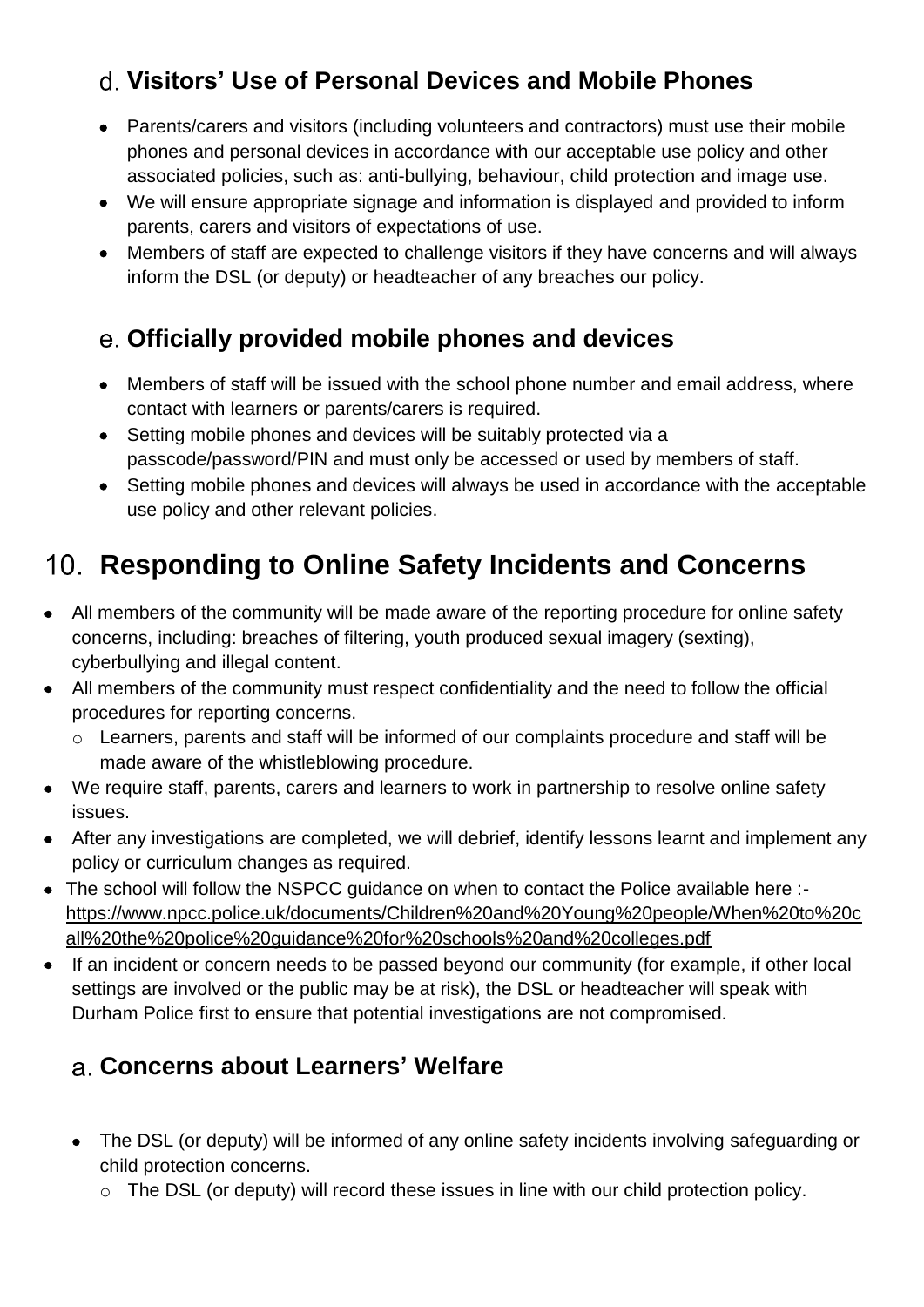- The DSL (or deputy) will ensure that online safety concerns are escalated and reported to relevant agencies in line with the DSCP thresholds and procedures.
- We will inform parents and carers of online safety incidents or concerns involving their child, as and when required.

### <span id="page-23-0"></span>**Staff Misuse**

- Any complaint about staff misuse will be referred to the headteacher, in accordance with the safeguarding policy.
- Issues which do not meet the threshold requiring reporting to the LADO will be recorded in the schools record of low level concerns.
- Any allegations regarding a member of staff's online conduct reaching the threshold will be discussed with the LADO (Local Authority Designated Officer).
- Appropriate action will be taken in accordance with our staff behaviour policy/code of conduct.

## <span id="page-23-1"></span>**Procedures for Responding to Specific Online Incidents or Concerns**

#### <span id="page-23-2"></span>**Online Sexual Violence and Sexual Harassment between Children**

- Our setting has accessed and understood "Sexual violence and sexual harassment [between children in schools and colleges"](https://www.gov.uk/government/publications/sexual-violence-and-sexual-harassment-between-children-in-schools-and-colleges) (2021) guidance and part 5 of 'Keeping children safe in education' 2021.
- North Park Primary School recognises that sexual violence and sexual harassment between children can take place online. Examples may include; non-consensual sharing of sexual images and videos, sexualised online bullying, online coercion and threats, unwanted sexual comments and messages on social media, and online sexual exploitation.
	- o Full details of how we will respond to concerns relating to sexual violence and sexual harassment between children can be found within our child protection and anti-bullying policy.
- North Park Primary School recognises that internet brings the potential for the impact of any sexual violence and sexual harassment concerns to extend further than the local community, and for a victim or alleged perpetrator to become marginalised and excluded by online communities.
- North Park Primary School also recognises the potential for repeat victimisation in the future if abusive content continues to exist somewhere online.
- North Park Primary School will ensure that all members of the community are made aware of the potential social, psychological and criminal consequences of online sexual violence and sexual harassment between children by implementing a range of age and ability appropriate educational methods as part of our PSHE and RSE curriculum.
- We will ensure that all members of the community are aware of sources of support regarding online sexual violence and sexual harassment between children.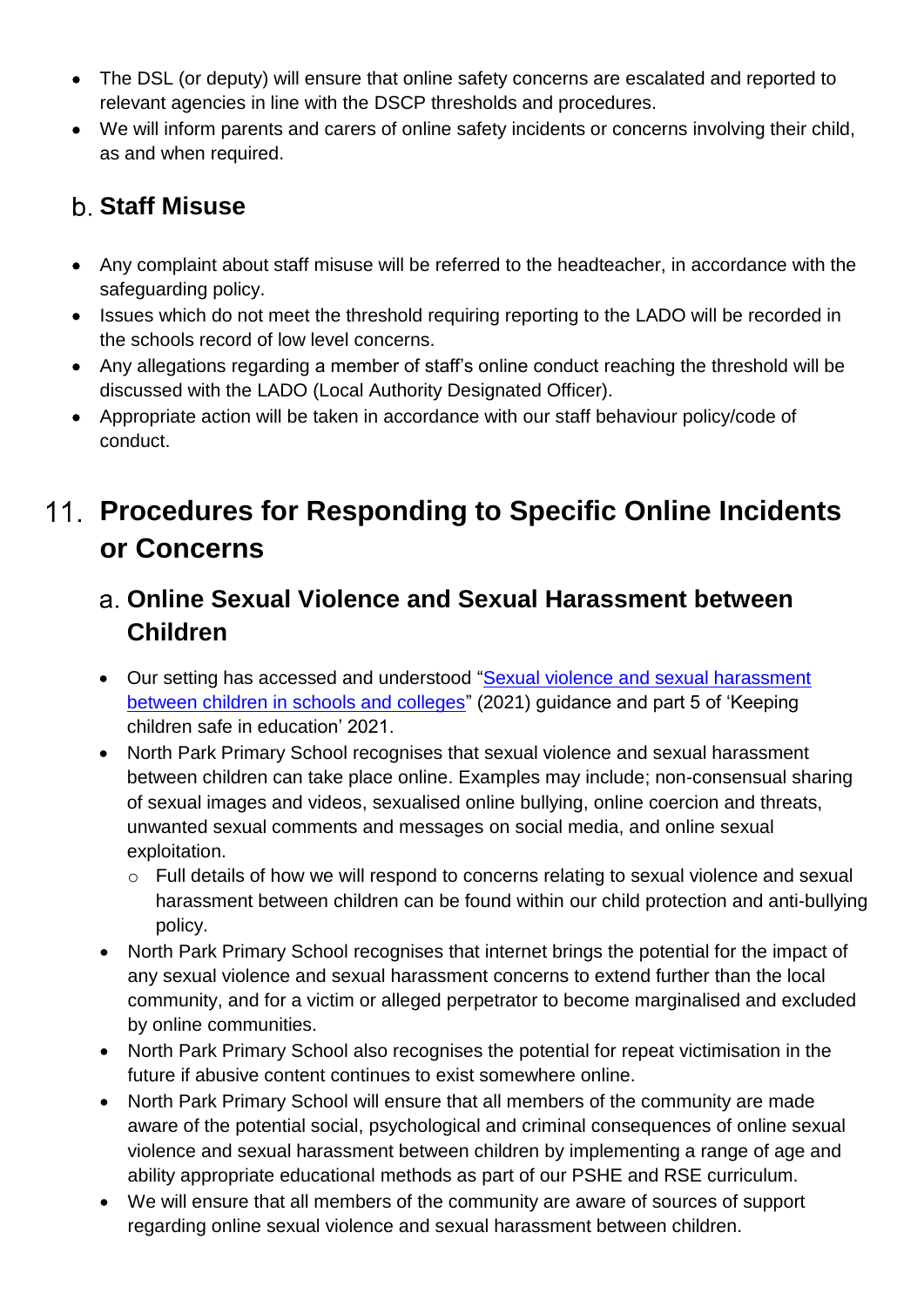- We will respond to concerns regarding online sexual violence and sexual harassment between children, regardless of whether the incident took place on our premises or using our equipment.
- If made aware of online sexual violence and sexual harassment, we will:
	- o Immediately notify the DSL (or deputy) and act in accordance with our child protection and anti-bullying policies.
	- o If content is contained on learners electronic devices, they will be managed in accordance with the DfE ['searching screening and confiscation'](https://www.gov.uk/government/publications/searching-screening-and-confiscation) advice.
	- o Provide the necessary safeguards and support for all learners involved, such as offering specific advice on blocking, reporting and removing online content, as well as providing appropriate counselling/pastoral support.
	- o Implement appropriate sanctions in accordance with our behaviour policy.
	- $\circ$  Inform parents and carers, if appropriate, about the incident and how it is being managed.
	- o If appropriate, make a referral to partner agencies, such as First Contact and/or the Police.
	- $\circ$  If the concern involves children and young people at a different educational setting, work in partnership with other DSLs to ensure appropriate safeguarding action is taken in the wider local community.
		- **E** If a criminal offence has been committed, the DSL (or deputy) will discuss this with Durham Police first to ensure that investigations are not compromised.
	- o Review the handling of any incidents to ensure that best practice was implemented, and policies/procedures are appropriate.

#### **Youth Produced Sexual Imagery ("Nudes")**

- North Park Primary School recognises youth produced sexual imagery (known as "nudes") as a safeguarding issue; all concerns will be reported to and dealt with by the DSL (or deputy).
- This section only applies to YP under the age of 18 creating/sharing/receiving nudes of a YP. It does not apply to children sharing adult pornography.
- On any occasion when an adult is in possession of or is sharing an illegal image of a YP – this will always be an urgent police matter.
- We will follow the advice set out by UKCIS here [https://www.gov.uk/government/publications/sharing-nudes-and-semi-nudes-advice](https://www.gov.uk/government/publications/sharing-nudes-and-semi-nudes-advice-for-education-settings-working-with-children-and-young-people)[for-education-settings-working-with-children-and-young-people](https://www.gov.uk/government/publications/sharing-nudes-and-semi-nudes-advice-for-education-settings-working-with-children-and-young-people) a summary of the guidance is now an appendix of the school safeguarding policy.
- North Park Primary School will ensure that all members of the community are made aware of the potential social, psychological and criminal consequences of 'sexting' by implementing preventative approaches, via a range of age and ability appropriate educational methods.
- We will ensure that all members of the community are aware of sources of support regarding youth produced sexual imagery.
- We will respond to concerns regarding youth produced sexual imagery, regardless of whether the incident took place on site or using setting provided or personal equipment.
- We will review the handling of any incidents to ensure that best practice was implemented; the leadership team will also review and update any management procedures, where necessary.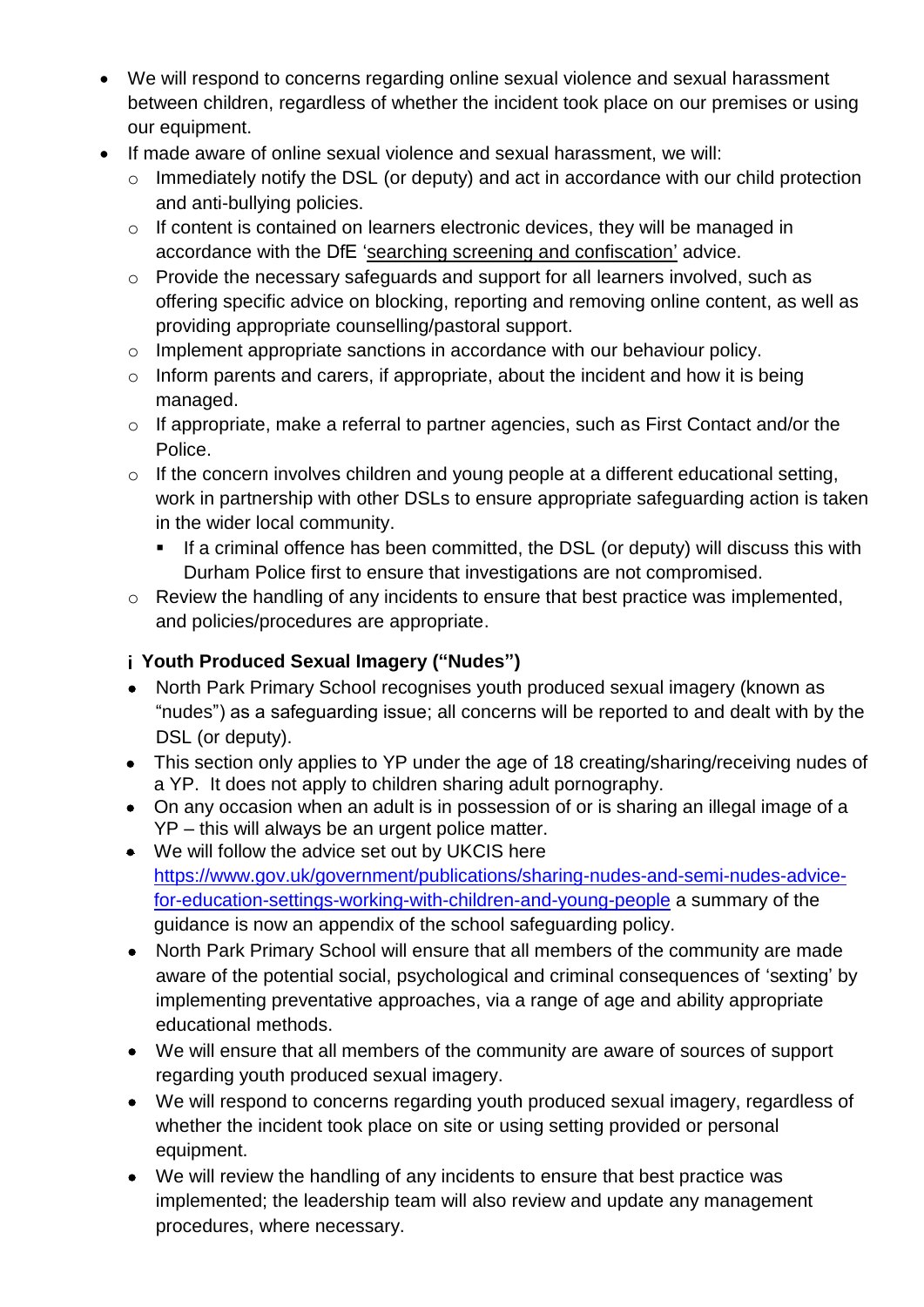## <span id="page-25-0"></span>**Online Child Sexual Abuse and Exploitation**

- North Park Primary School will ensure that all members of the community are aware of online child sexual abuse, including: exploitation and grooming; the consequences; possible approaches which may be employed by offenders to target children and how to respond to concerns.
- North Park Primary School recognises online child sexual abuse and exploitation (including criminal exploitation) as a safeguarding issue and, as such, all concerns will be reported to and dealt with by the DSL (or deputy).
- Schools are reminded that a criminal offence has been committed if a person aged 18 or over intentionally communicates with a child under 16, who the adult does not reasonably believe to be 16 or over, if the communication is sexual or if it is intended to encourage the child to make a communication which is sexual. The offence will be committed whether or not the child communicates with the adult. This is the offence of sexual communication with a child under section 67 of the Serious Crime Act 2015
- We will implement preventative approaches for online child sexual abuse and exploitation (including criminal exploitation) via a range of age and ability appropriate education for learners, staff and parents/carers.
- We will ensure that all members of the community are aware of the support available regarding online child sexual abuse and exploitation (including criminal exploitation), both locally and nationally.
- We will ensure that the 'Click CEOP' report button is visible and available to learners and other members of our community. If made aware of incident involving online child sexual abuse and we will:
	- o Act in accordance with our child protection policies and the relevant Durham SCP procedures.
	- o If appropriate, store any devices involved securely.
	- o Make a referral to First Contact (if required/appropriate) and immediately inform Durham police via 101, or 999 if a child is at immediate risk.
	- o Carry out a risk assessment which considers any vulnerabilities of learner(s) involved (including carrying out relevant checks with other agencies).
	- o Inform parents/carers about the incident and how it is being managed.
	- o Provide the necessary safeguards and support for learners, such as, offering counselling or pastoral support.
	- o Review the handling of any incidents to ensure that best practice is implemented; leadership team will review and update any management procedures, where necessary.
- We will respond to concerns regarding online child sexual abuse and exploitation (including criminal exploitation), regardless of whether the incident took place on our premises or using setting provided or personal equipment.
	- o Where possible, learners will be involved in decision making and if appropriate, will be empowered to report concerns such as via the Click CEOP report: [www.ceop.police.uk/safety-centre/](http://www.ceop.police.uk/safety-centre/)
- If we are unclear whether a criminal offence has been committed, the DSL (or deputy) will obtain advice immediately through the Education Durham or Durham Police.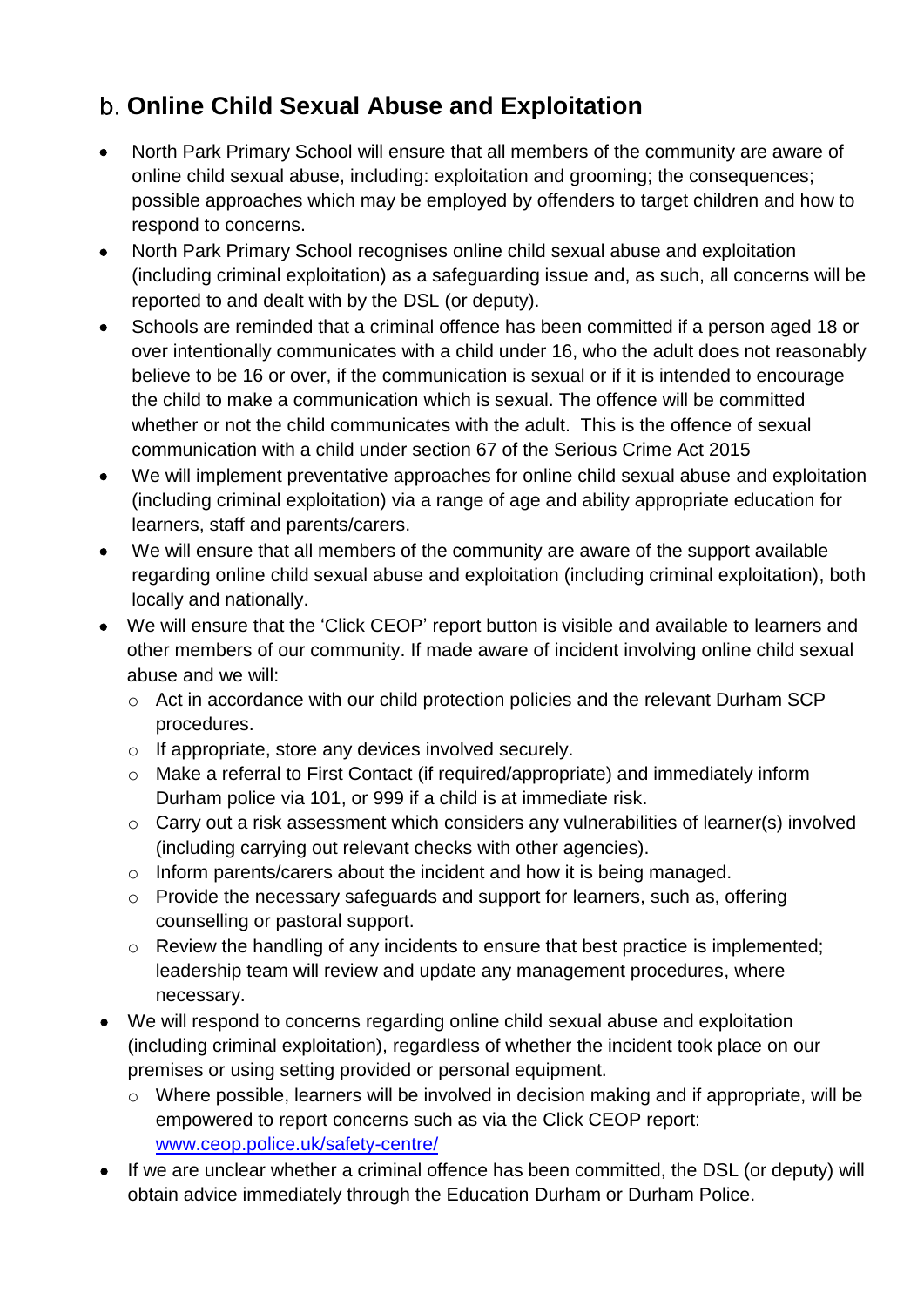• If learners at other setting are believed to have been targeted, the DSL (or deputy) will seek support from Durham Police and/or Education Durham first to ensure that potential investigations are not compromised.

### <span id="page-26-0"></span>**Indecent Images of Children (IIOC)**

- North Park Primary School will ensure that all members of the community are made aware of the possible consequences of accessing Indecent Images of Children (IIOC).
- We will respond to concerns regarding IIOC on our equipment and/or personal equipment, even if access took place off site.
- We will seek to prevent accidental access to IIOC by using an Internet Service Provider (ISP) which subscribes to the Internet Watch Foundation block list and by implementing appropriate filtering, firewalls and anti-spam software.
- If we are unclear if a criminal offence has been committed, the DSL (or deputy) will obtain advice immediately through Durham Police and/or the Education Safeguarding Team.
- If made aware of IIOC, we will:
	- o Act in accordance with our child protection policy and the relevant Durham SCP procedures.
	- o Store any devices involved securely.
	- o Immediately inform appropriate organisations, such as CEOP, Durham Police or the LADO.
- If made aware that a member of staff or a learner has been inadvertently exposed to indecent images of children, we will:
	- o Ensure that the DSL (or deputy) is informed.
	- o Ensure that the URLs (webpage addresses) which contain the suspect images are reported to the Internet Watch Foundation via [www.iwf.org.uk](https://www.iwf.org.uk/) .
	- o Ensure that any copies that exist of the image, for example in emails, are deleted.
	- o Report concerns, as appropriate to parents and carers.
- If made aware that indecent images of children have been found on the setting provided devices, we will:
	- o Ensure that the DSL (or deputy) is informed.
	- o Ensure that the URLs (webpage addresses) which contain the suspect images are reported to the Internet Watch Foundation via [www.iwf.org.uk](https://www.iwf.org.uk/) .
	- o Ensure that any copies that exist of the image, for example, in emails, are deleted.
	- o Inform the Police via 101 (999 if there is an immediate risk of harm) and First Contact
	- o Only store copies of images (securely, where no one else has access to them and delete all other copies) at the request of the police only.
	- o Report concerns, as appropriate to parents and carers.
- If made aware that a member of staff is in possession of indecent images of children on setting provided devices, we will:
	- o Ensure that the headteacher is informed in line with our managing allegations against staff policy.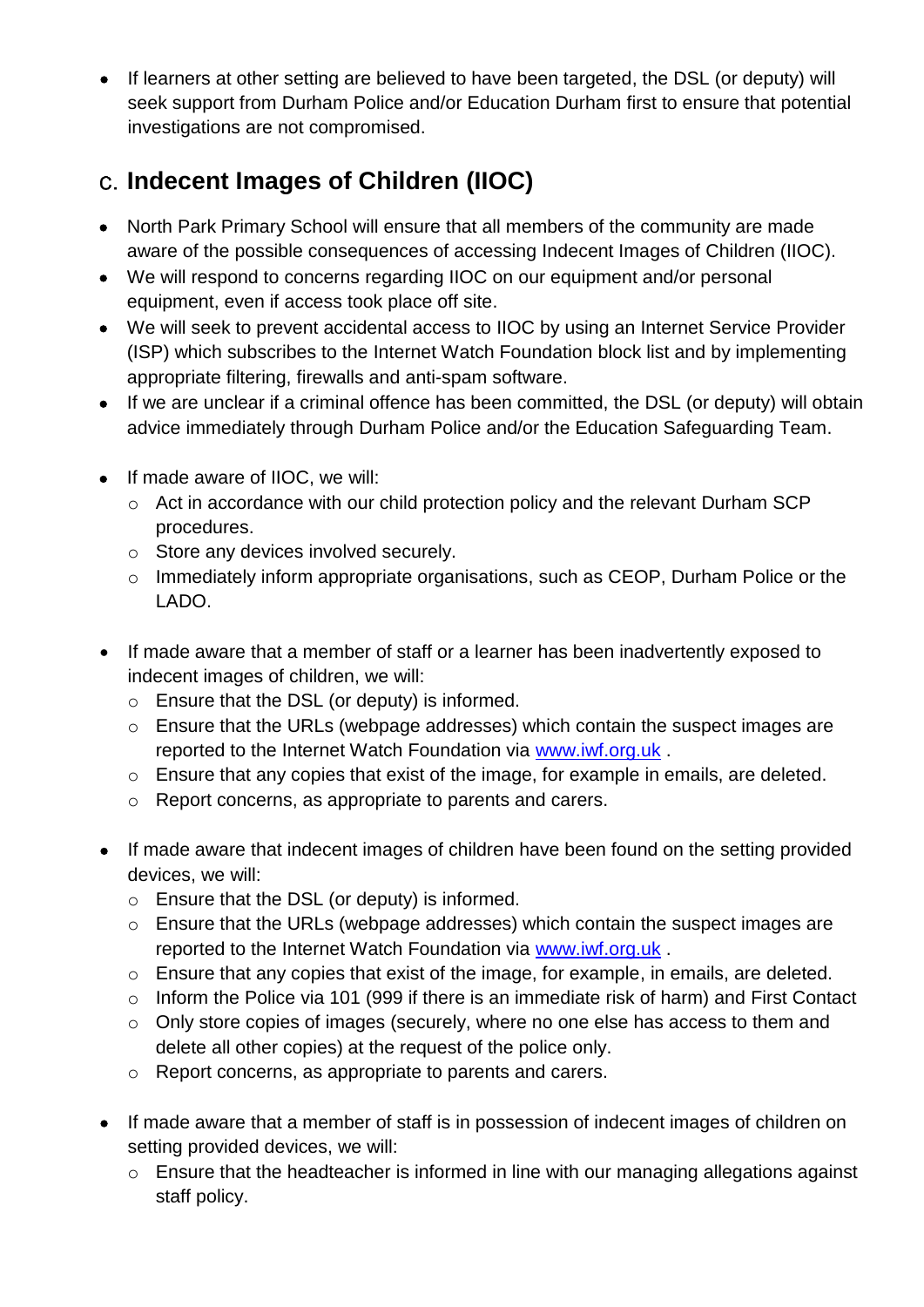- o Inform the Local Authority Designated Officer (LADO) and other relevant organisations in accordance with our managing allegations against staff policy.
- o Quarantine any devices until police advice has been sought.

## <span id="page-27-0"></span>**Child Criminal Exploitation – Including County Lines**

• All staff need to be aware of the indicators that a child may be at risk from, or involved with Child Criminal Exploitation (CCE) and note that this can be facilitated through the use of technology. Further details are in the schools safeguarding policy.

#### **Cyberbullying**

- Cyberbullying, along with all other forms of bullying, will not be tolerated at North Park Primary School
- Full details of how we will respond to cyberbullying are set out in our anti-bullying policy.

## <span id="page-27-1"></span>**Online Hate**

- Online hate content, directed towards or posted by, specific members of the community will not be tolerated at North Park Primary School and will be responded to in line with existing policies, including anti-bullying and behaviour.
- All members of the community will be advised to report online hate in accordance with relevant policies and procedures.
- The Police will be contacted if a criminal offence is suspected.
- If we are unclear on how to respond, or whether a criminal offence has been committed, the DSL (or deputy) will obtain advice through First Contact or Durham Police

### <span id="page-27-2"></span>**Online Radicalisation and Extremism**

- We will take all reasonable precautions to ensure that learners and staff are safe from terrorist and extremist material when accessing the internet on site.
- If we are concerned that a child or parent/carer may be at risk of radicalisation online, the DSL (or deputy) will be informed immediately, and action will be taken in line with our child protection policy.
- If we are concerned that member of staff may be at risk of radicalisation online, the headteacher will be informed immediately, and action will be taken in line with the child protection and allegations policies.

## <span id="page-27-3"></span>**Useful Links for Educational Settings**

#### **Education Durham**

• Paul Hodgkinson, EDA with responsibility for Online Safety. 03000265841 [\(paul.hodgkinson@durham.gov.uk\)](mailto:paul.hodgkinson@durham.gov.uk)

#### **Durham SCB**

http://www.durham-scp.org.uk/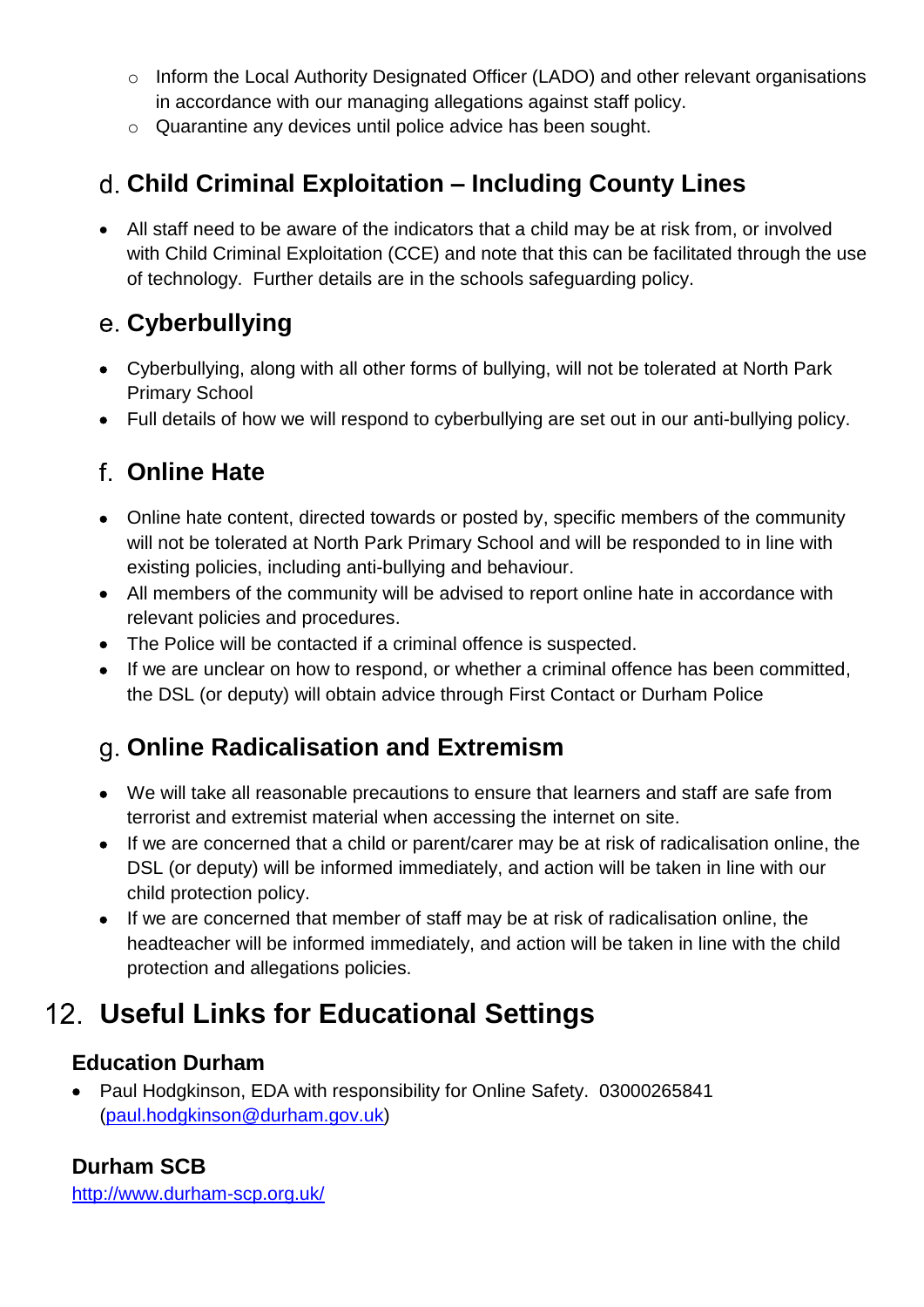#### **Durham Police:**

In an emergency (a life is in danger or a crime in progress) dial 999. For other non-urgent enquiries contact the Police via 101

NSPCC have produced a useful guide about detailing at what point The Police should be contacted.

[https://www.npcc.police.uk/documents/Children%20and%20Young%20people/When%20to%20c](https://www.npcc.police.uk/documents/Children%20and%20Young%20people/When%20to%20call%20the%20police%20guidance%20for%20schools%20and%20colleges.pdf) [all%20the%20police%20guidance%20for%20schools%20and%20colleges.pdf](https://www.npcc.police.uk/documents/Children%20and%20Young%20people/When%20to%20call%20the%20police%20guidance%20for%20schools%20and%20colleges.pdf)

Prevent Officer – Steven Holden but referrals should be made through First Contact.

#### **Other:**

- ICTSS helpdesk 03000 261100
- Sharon Lewis / Carol Glasper (LADO) 03000 268838

#### **National Links and Resources for Educational Settings**

- CEOP:
	- [www.thinkuknow.co.uk](http://www.thinkuknow.co.uk/)
	- [www.ceop.police.uk](http://www.ceop.police.uk/)
- Childnet: [www.childnet.com](http://www.childnet.com/)
- Internet Matters: [www.internetmatters.org](http://www.internetmatters.org/)
- Internet Watch Foundation (IWF): [www.iwf.org.uk](http://www.iwf.org.uk/)
- Lucy Faithfull Foundation: [www.lucyfaithfull.org](http://www.lucyfaithfull.org/)
	- Parent Protect<https://www.parentsprotect.co.uk/> this includes advice for parents on peer on peer abuse and how to cope if your child has got into significant trouble online.
- NSPCC: [www.nspcc.org.uk/onlinesafety](http://www.nspcc.org.uk/onlinesafety)
	- ChildLine: [www.childline.org.uk](http://www.childline.org.uk/)
	- Net Aware: [www.net-aware.org.uk](http://www.net-aware.org.uk/)
- The Marie Collins Foundation: [www.mariecollinsfoundation.org.uk](http://www.mariecollinsfoundation.org.uk/)
- UK Safer Internet Centre: [www.saferinternet.org.uk](http://www.saferinternet.org.uk/)
	- Professional Online Safety Helpline: [www.saferinternet.org.uk/about/helpline](http://www.saferinternet.org.uk/about/helpline)
- 360 Safe Self-Review tool for schools: [www.360safe.org.uk](http://www.360safe.org.uk/)
- Parentzone ( Google Internet Legends )<https://parentzone.org.uk/>

#### **National Links and Resources for Parents/Carers**

Internet Matters: [www.internetmatters.org](http://www.internetmatters.org/)

*This site is particularly useful for providing clear information and up-to-date advice on setting parental controls.*

- Action Fraud: [www.actionfraud.police.uk](http://www.actionfraud.police.uk/) (This is the place to report ransomware, scams etc.)
	- CEOP:
		- [www.thinkuknow.co.uk](http://www.thinkuknow.co.uk/)
		- [www.ceop.police.uk](http://www.ceop.police.uk/)
	- Childnet: [www.childnet.com](http://www.childnet.com/)